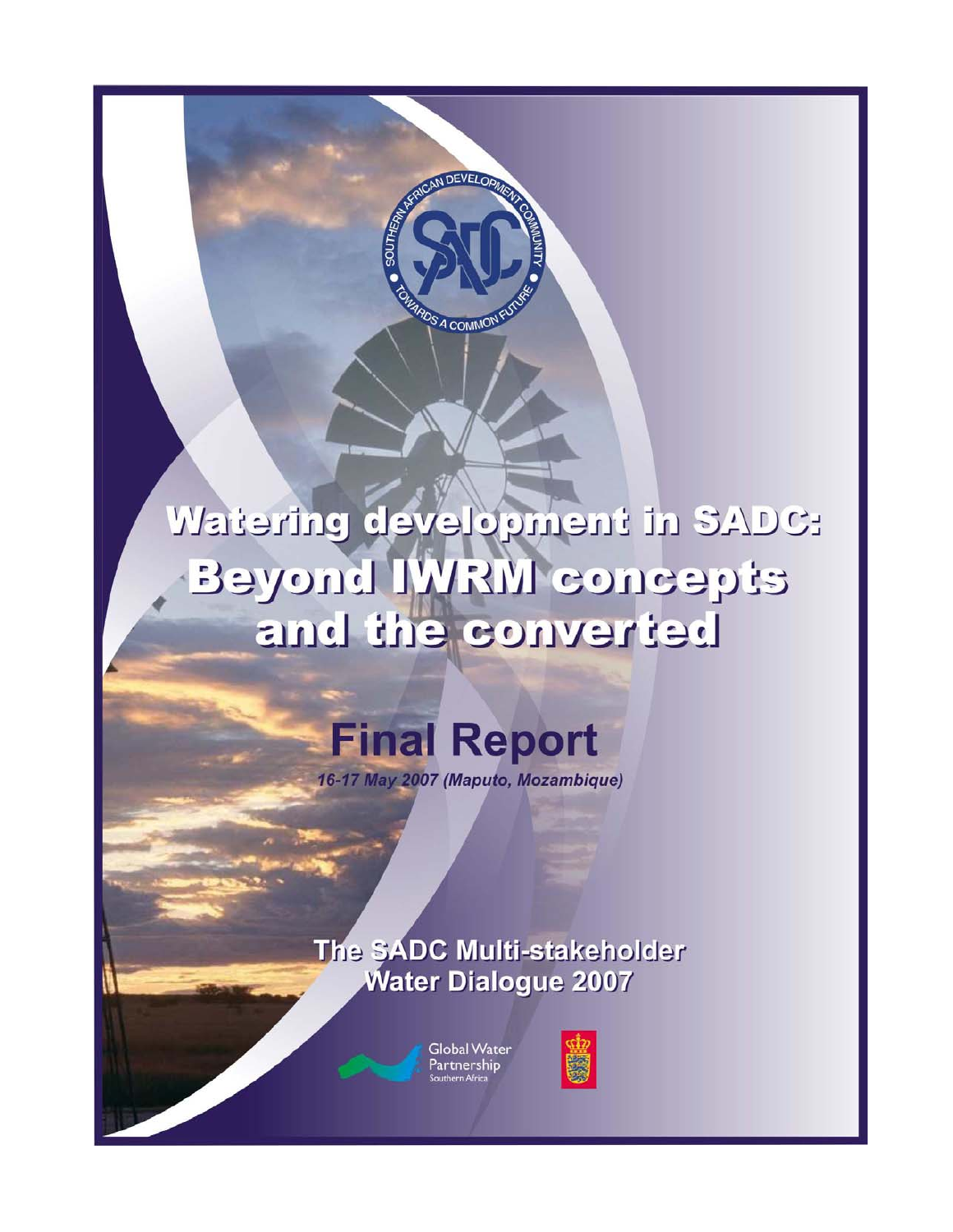# TABLE OF CONTENTS

| $\mathbf 1$ .  |      |                  |                                                                                                                                        |  |  |
|----------------|------|------------------|----------------------------------------------------------------------------------------------------------------------------------------|--|--|
|                | 1.1. |                  |                                                                                                                                        |  |  |
|                |      | 1.1.1.           |                                                                                                                                        |  |  |
|                |      | 1.1.2.           |                                                                                                                                        |  |  |
|                |      | 1.1.3.           |                                                                                                                                        |  |  |
|                |      | 1.1.4.           |                                                                                                                                        |  |  |
|                | 1.2. |                  |                                                                                                                                        |  |  |
|                |      | 1.2.1.<br>1.2.2. | Overview of SADC Sectors and their Contributions to the RSAP 2 5                                                                       |  |  |
|                |      | 1.2.3.           |                                                                                                                                        |  |  |
| 2.             |      |                  |                                                                                                                                        |  |  |
|                | 2.1. |                  |                                                                                                                                        |  |  |
|                |      | 2.1.1.           | Integrated Approach to Water Infrastructure Development 8                                                                              |  |  |
|                |      | 2.1.2.           |                                                                                                                                        |  |  |
|                |      | 2.1.3.           |                                                                                                                                        |  |  |
| 3.             |      |                  |                                                                                                                                        |  |  |
|                | 3.1. |                  |                                                                                                                                        |  |  |
|                |      | 3.1.1.           | Water for Food - Improving Food Security at Household Level11                                                                          |  |  |
|                |      | 3.1.2.           | Water and Food Security in the SADC Potential and Challenges of Aquaculture                                                            |  |  |
|                |      | 3.1.3.           |                                                                                                                                        |  |  |
|                |      | 3.1.4.           |                                                                                                                                        |  |  |
|                |      | 3.1.5.           | Dialogue on IWRM and Plight of the Poor and Marginalised15                                                                             |  |  |
| $\mathbf{4}$ . |      |                  | IWRM AND TRANSBOUNDARY WATER RESOURCES MANAGEMENT  16                                                                                  |  |  |
|                | 4.1. |                  | Session 5: Transboundary Water Resources Management in Southern Africa Contributing                                                    |  |  |
|                |      |                  |                                                                                                                                        |  |  |
|                |      | 4.1.1.<br>4.1.2. | The Importance of Integrated Planning in Transboundary Waters 16<br>Developing IWRM Strategies for Shared River Basins - the KOBWA and |  |  |
|                |      | 4.1.3.           | Dialogue on the Importance of Regional Cooperation on Transboundary Water                                                              |  |  |
|                |      |                  |                                                                                                                                        |  |  |
| 5.             |      |                  |                                                                                                                                        |  |  |
|                | 5.1. |                  |                                                                                                                                        |  |  |
|                |      | 5.1.1.           | Forecasting Systems in SADC - Securing SADC Water Future21                                                                             |  |  |
|                |      | 5.1.2.           | Impact of Climate Variability on Water Resources in Southern Africa 22                                                                 |  |  |
|                |      | 5.1.3.<br>5.1.4. |                                                                                                                                        |  |  |
|                |      |                  |                                                                                                                                        |  |  |
| 6.             |      |                  | SPECIAL PANEL SESSION - POLICY INTO PRACTICE WITH PARLIAMENTARIANS, MEDIA,                                                             |  |  |
| 7.             |      |                  |                                                                                                                                        |  |  |
|                | 7.1. |                  |                                                                                                                                        |  |  |
|                |      | 7.1.1.           |                                                                                                                                        |  |  |
|                |      | 7.1.2.           |                                                                                                                                        |  |  |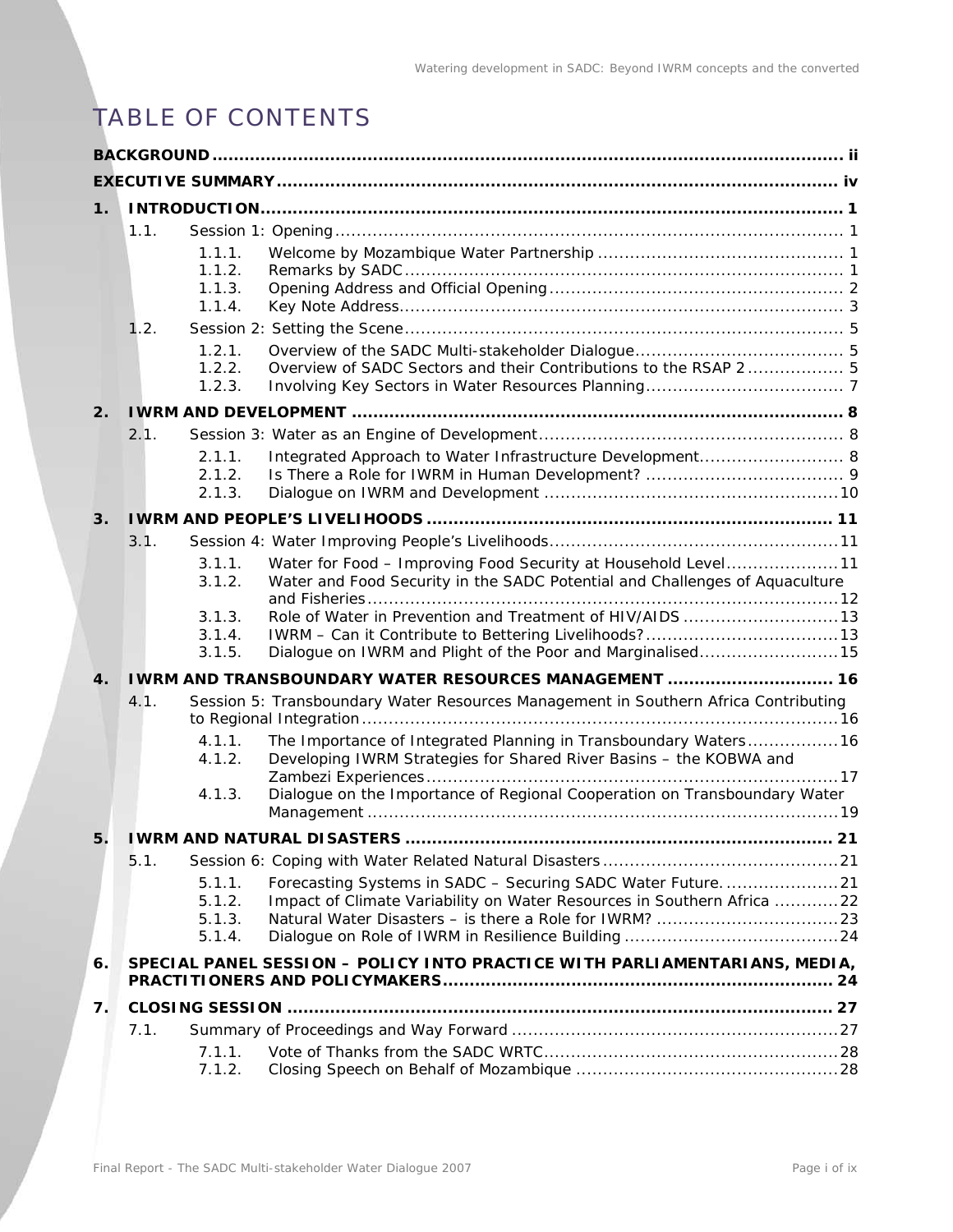# BACKGROUND

The SADC Multi-stakeholder Water Dialogue is one of the activities in the Creation of Awareness for IWRM Component of the SADC – Danida Regional IWRM Programme. The programme forms part of the SADC Regional Strategic Action Plan on IWRM. GWP-SA is one of the implementing partners of the SADC-Danida IWRM Programme and assisted SADC in organizing the event.

The development objective of the SADC-Danida Awareness Component is to *improve awareness and participation by policy and decision makers and the media of Integrated Water Resources Management (IWRM) and related resources that contributes to poverty alleviation through equitable and sustainable utilisation of water in the SADC region, thus advancing SADC treaty objectives.*

The Dialogue encouraged sectoral cooperation and integration in line with the SADC Regional Indicative Strategic Development Plan. The Dialogue was therefore held back to back with SADC's Water Resources Technical Committee (WRTC) meeting, to ensure that the SADC Water policy makers could engage meaningfully with policy makers in the other sectors.

The Dialogue highlighted how IWRM approaches can address key aspects of socio-economic development and poverty reduction in Southern Africa.The theme of the SADC Multistakeholder Water Dialogue was *"Watering development in SADC: beyond IWRM concepts and the converted".* The SADC region has now moved 'beyond merely the concept of IWRM' towards application of IWRM principles. Since IWRM integrates sectors – it is important to move "beyond the converted" and engage other sectors more meaningfully.

Within the overall context of IWRM contributing to 'socio-economic development and poverty reduction, the SADC Multi-stakeholder Water Dialogue objectives were:

- To expose and raise the understanding of the development aspects of IWRM among senior policy makers of water using and water influencing sectors and the media
- To promote sharing of IWRM experiences and best practices that address local, national and regional socio-economic development and poverty reduction (and attainment of the MDGs)
- To improve awareness of IWRM initiatives and promote collaboration between partners in the region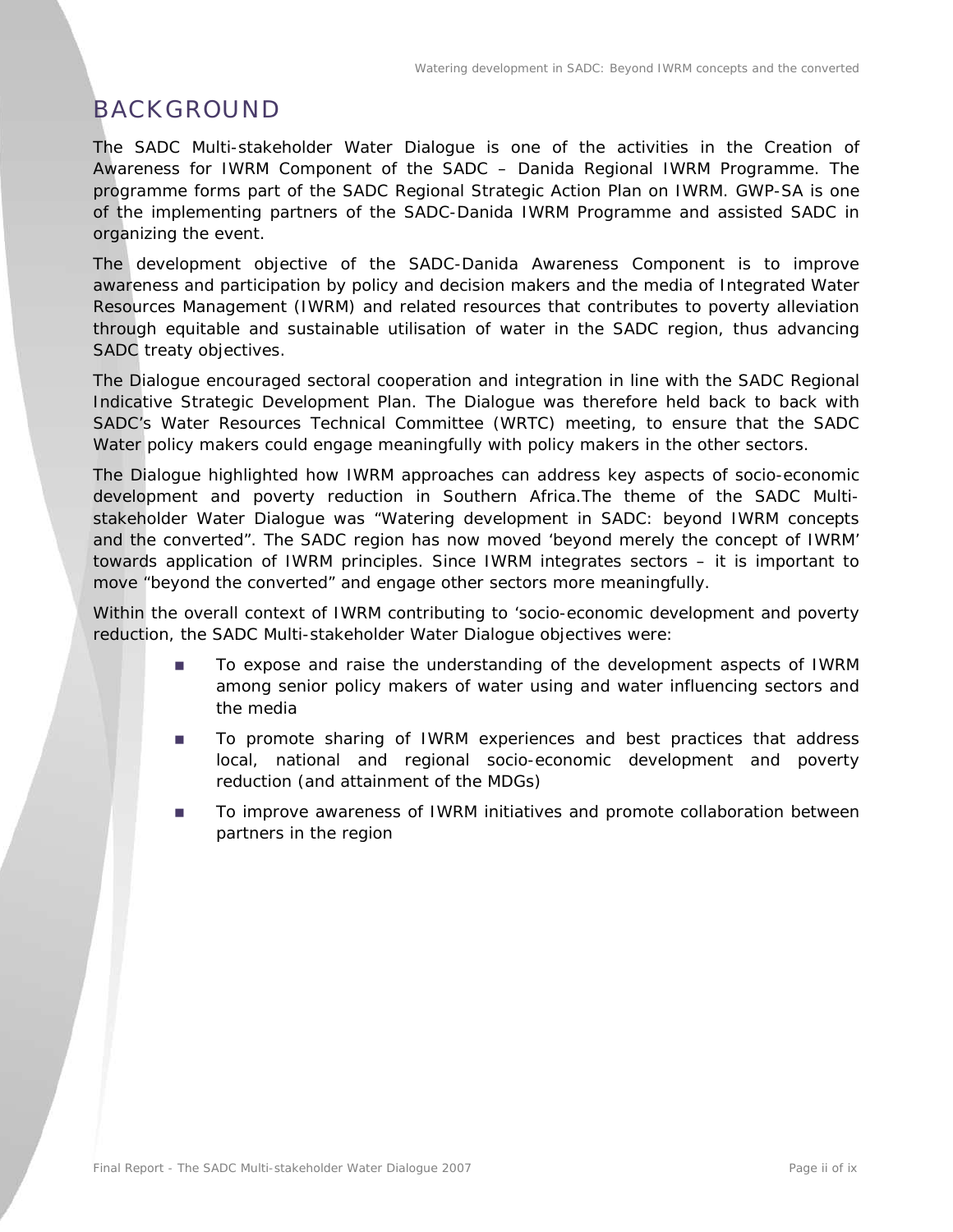# **The Dialogue: A Flow Across Sectors, a Confluence of Ideas and Experience, a Delta for Development**

*"This Dialogue takes place two weeks before the next AMCOW meeting in Congo. The theme is broadly similar to the theme of this SADC Dialogue. This indicates that we are aware of the challenges facing us in the water sector in Africa."* 

*Reggie Tekateka, Chair, Global Water Partnership – Southern Africa* 

It was confirmed and it remains uncontested: water management is not just a concern for the water sector and the link between water and development is so strong that dealing with the two in isolation – no matter how well it is done - is a complete façade. This was more evident during the SADC Multistakeholder Water Dialogue convened by the Southern African Development Community (SADC) in partnership with the Global Water Partnership – Southern Africa.

Supported by DANIDA, the Dialogue was held at Joachim Chissano International Conference Centre in Maputo, Mozambique from 16 to 17 May, 2007. With the theme 'Watering development in SADC: Beyond IWRM concepts and the converted', the Dialogue sought to expose and raise the understanding of the development aspects of integrated water resources management (IWRM) among stakeholders from water-using and water-influencing sectors such as water, forestry, finance and economic planning, agriculture, energy, education (academia and research), fisheries, gender, business, information (media), environment and natural resources and donors. Community groups, civil society, and parliamentarians were also in attendance to ensure that development interventions are relevant and able to meet the needs of the people at national and local levels.

*Workshop report compiled by Mr Anton Earle of the GWP-SA RTEC*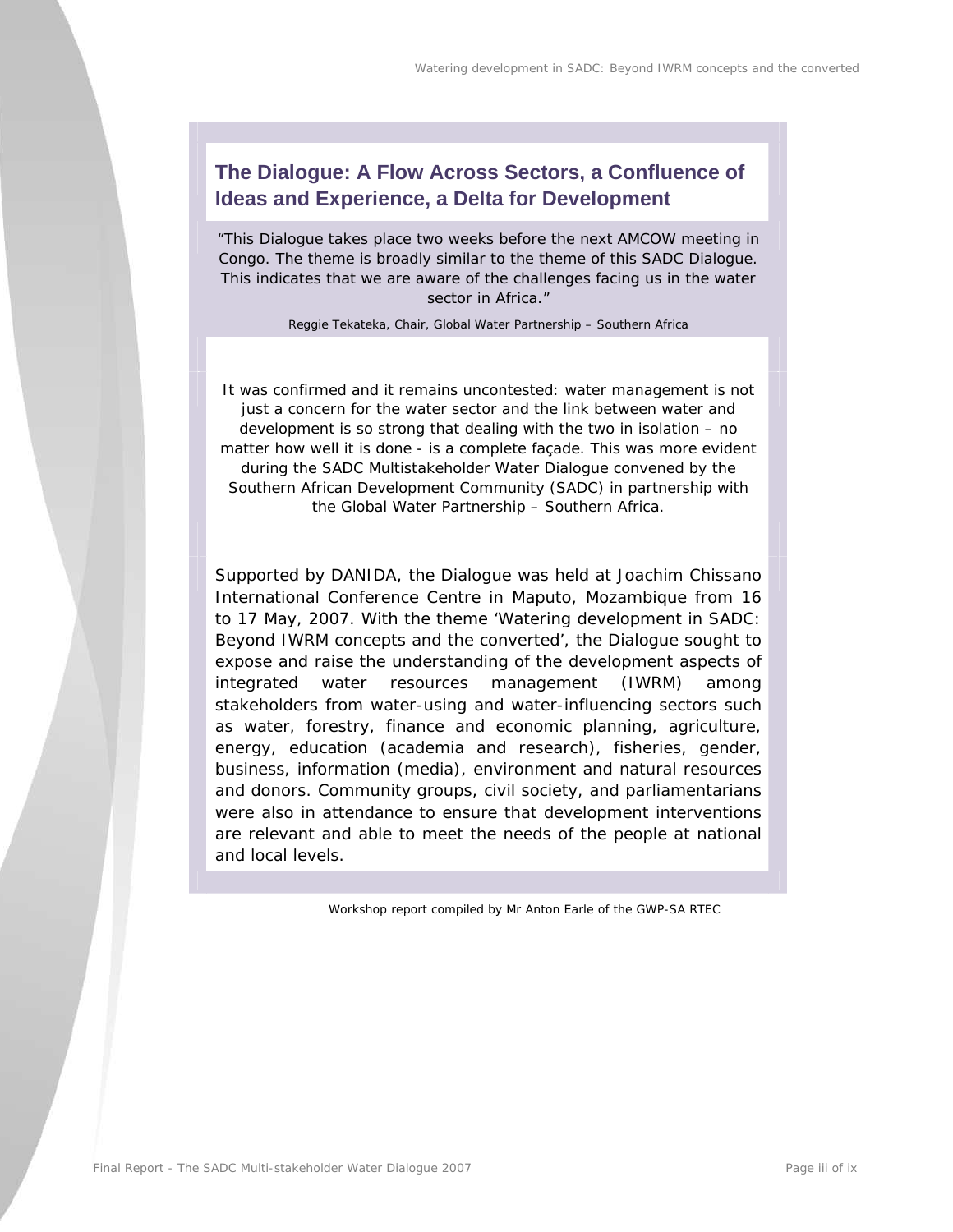# EXECUTIVE SUMMARY

The participants, representing a range of economic sectors, social groupings and various spheres of government discussed topics relevant to the implementation of IWRM in the southern African region. Presentations by regional resource persons were followed by dialogue sessions where ideas and concepts were debated and assessments made of whether theoretical approaches are practically feasible on the ground. The key areas for future discussion and action emerged as:

- **Access:** broadly defined: ensuring that those most in need receive water for survival as well as livelihood purposes,
- **Inter-sectoral approach to implementation:** now is the time to move from discussion of IWRM and toward implementation – for this to succeed, other sectors have to be actively engaged,
- **Wealth creation:** we need to maximise the "jobs per drop" of water and ensure that the development of water infrastructure plays a role in regional economic development,
- **HIV/AIDS:** water policy decisions should be assessed in terms of their impact on the pandemic
- **Role of science:** water management decisions need to be based on good science – appropriate to the development needs of the southern African region,
- **Transboundary issues:** these processes are long term and hold a range of economic as well as non-monetary benefits for the region;
- **Climatic change and variability:** the water sector needs to develop a position on climatic change, as well as developing mitigation and adaptation strategies.

From the Dialogue the participants committed themselves to spreading the message – beyond the water sector. This develops a tangible link between the objectives of the Regional Indicative Strategic Development plan (RISDP) and the outcomes of the Regional Strategic Action Plan (RSAP) 2. Following is the detailed overview report of the Dialogue, with original presentations included as appendices.

### **Issues for Continued Dialogue and Action in Linking Water and Development**

*"At the 2002 World Summit on Sustainable Development, the provision of safe and reliable water supplies was identified as key to achieving the MDGs. Water plays an important role in the realisation of all the other MDGs. Countries have thus been called upon to make commitments to reaching tangible goals by 2015."* 

*Honourable Felicio Zacarius, Minister of Public Works and Housing – Mozambique* 

Water runs through and sustains all life and human activity. SADC has recognised water as the engine for economic growth and SADC Member States adopted IWRM as the fundamental approach for ensuring that water is adequately contributing to poverty eradication, regional integration and socio-economic development in a sustainable manner.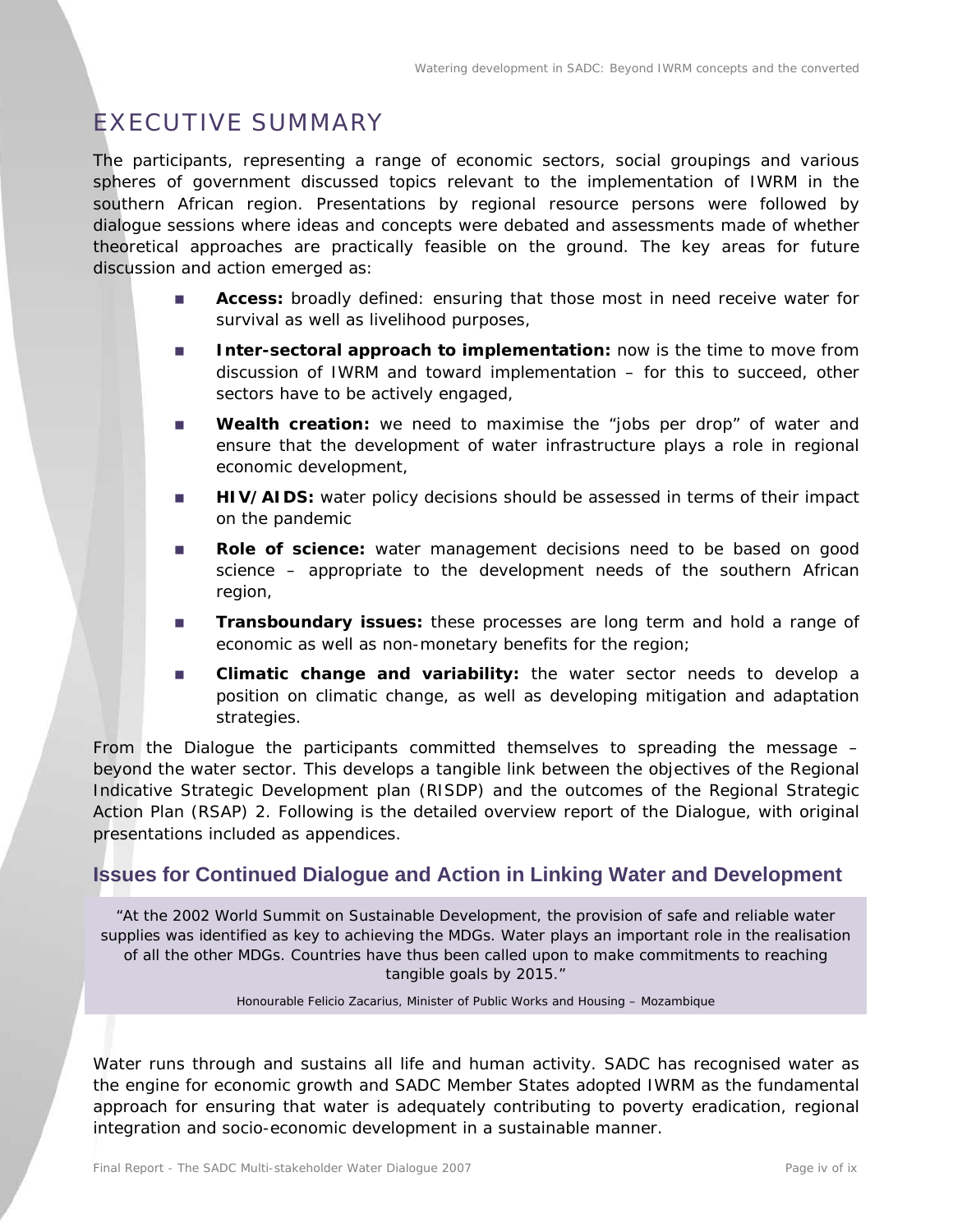The SADC region has moved away from IWRM concepts to implementation and this requires that the water sector engages with other sectors to "market" its contribution to their goals and objectives.

Southern Africa therefore needs investment in water resource development and sound management of water resources to sustain gains in water services and achieve the MDGs. SADC should continue to accelerate infrastructure development and turn the lessons learned from other developments into opportunities.

Outside investors or donors cannot always be relied on for the infrastructure development. The region should begin to open discussions and establish mechanism for joint and cross boarder investment and also mobilise local investors. For example, SADC needs to look inwards and assess how much can be raised locally. Some of the levies being raised in sectors like mining and tourism should be allocated to water infrastructure development. Already the region has roads that have been built through the levying of fuel usage charges, and important lessons can be drawn from such examples.

### **Water and People's Livelihoods**

*"When communities are empowered to improve their own livelihoods, they embrace the concept of "mankwankwane" (you touch one, you touch the rest) and they assume power over their lives – standing up for themselves."* 

*Mama Tshepo Khumbane, Community representative* 

There is increasing need to maximise the productivity of water in order to improve people's livelihoods. Generally the problem is that when the benefits of water are harnessed they do not reach those that most need it most. There is a need to form a link between what is being discussed at high level discussions and the actions taking place on the ground. Evidently, there is little trickle-down effect and huge disparities in access to water and resultant benefits are evolving.

Broad-based wealth creation is the surest path towards lifting people out of poverty and the water sector should focus on empowering communities, promoting equity and maximising "jobs per drop." This demands listening to communities and get their views on what their problems are, their preferred solutions, and how wealth can be created.

Southern Africa should reverse the current reality where water allocation favours the business sector. Companies are impacting on water management in their own business and through those in their supply chains. The business sector therefore should have an important stake in helping to address the water challenge faced by the world today and water management should be at the core of their corporate social responsibility programmes. While appreciating that "the business of business is business", businesses should seriously consider putting funds into water infrastructure development for local communities as well as activities that support community well-being. In some cases, this may call for legislating corporate social responsibility.

For example, fisheries and aquaculture have potential to contribute towards sustainable food security and economic growth in the SADC region. In several of the SADC states fish accounts for between 25 and 50 percent of daily protein intake amongst the population. The region should invest in water resources management that sustains aquatic resources, strengthen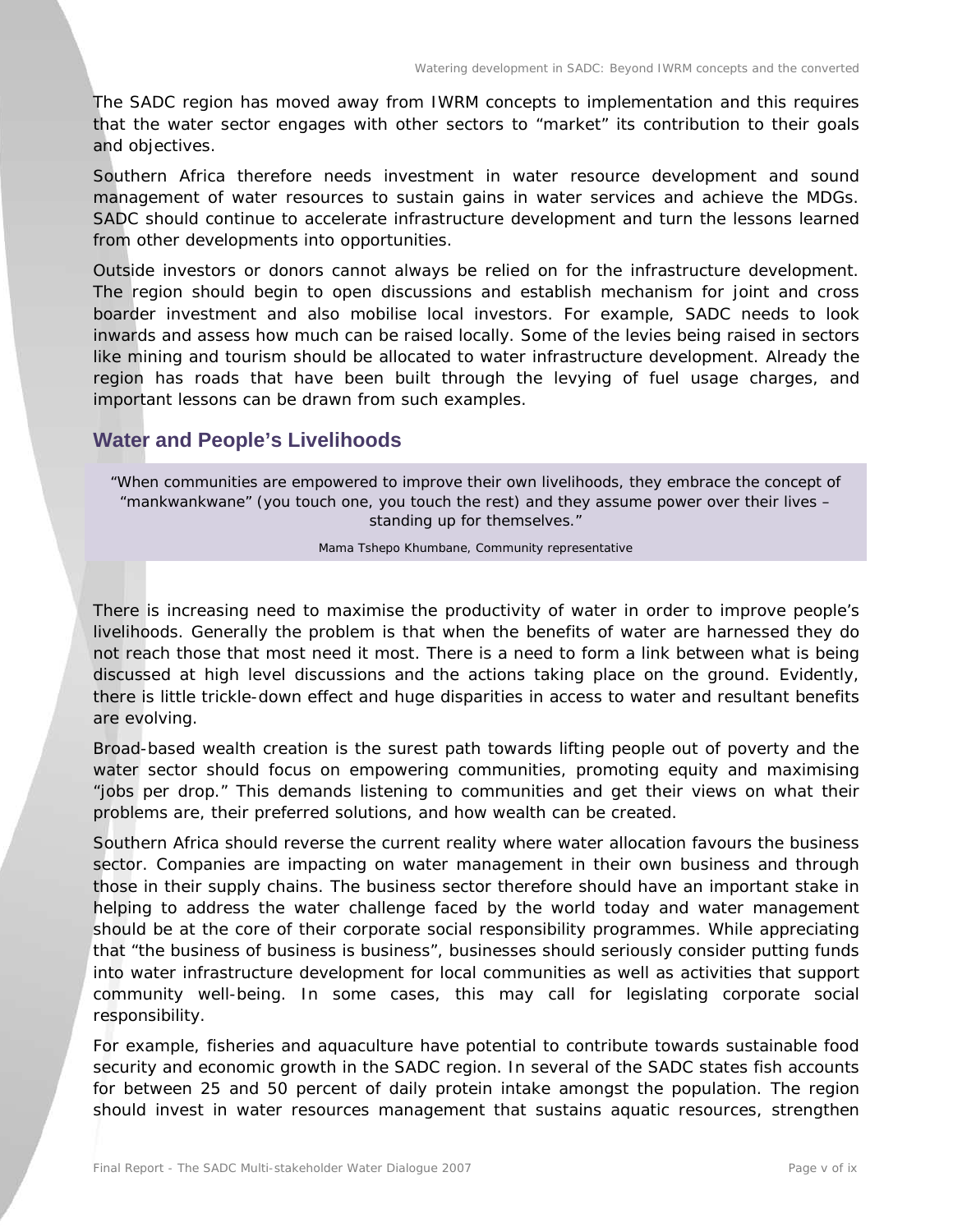collaborative management of trans-boundary river and lake basins; and improve overall water efficiency and productivity of farms.

Everyone has the same legitimate need for water and improved livelihood. Given that water is life, and considering that the market cannot be left to its own devices, there is a need for government intervention to provide sufficient water for human dignity and well-being.

Livelihoods depend on the availability of unpolluted water. Businesses that use water or pollute water heavily should be charged an appropriate amount for their actions and any failure to do so should be viewed as a failure of government.

All this said, it is the responsibility of users to ensure that water is used efficiently and sustainably.

The countries of the SADC region have the highest HIV/AIDS prevalence rates in the world all between 15 and 35 percent. This and the resultant death rates have resulted in incorrect prediction of future water demand, reduced ability to pay for services, loss of key technical staff, decline in productivity by affected people, and increased susceptibility to contaminated water due to compromised immune system.

Southern Africa must shift from the narrow approach to a developmental approach in dealing with HIV/AIDS. Water sector practitioners must change their mindset and understand a range of interactions between HIV/AIDS and water management. Each time water policies and strategies are being developed, there is need to question: how will this support people living with HIV and how will this limit HIV infection? The HIV/AIDS Unit at the SADC Secretariat should provide support to the water sector in strengthening the links between HIV/AIDS and water.

In all these issues, social hierarchies and marginalised groups - such as women - need to be given attention by breaking the barriers of containment.

### **Water and Transboundary Cooperation**

"At international level, water resources management should go beyond observing international agreements, conventions, global values and good neighbourliness. There should be practical actions taken to ensure that these agreements can put food on the tables of the poor households."

*J.S. Mulungushi, Permanent Secretary, Planning and Economic Management Division, Zambia* 

Given the high degree of reliance on shared systems in southern Africa, a hydropolitical complex has emerged and water issues are a coherent driver of interstate behaviour. This has necessitated effective River Basin Commissions to provide leadership in transboundary water management. Experience from these institutions has shown that where more countries are involved, cooperation becomes an imperative and more difficult. It has become evident that the management processes on transboundary rivers are long term and a big-picture view needs to be taken when assessing their impacts.

Given this reality, southern Africa should ensure a multi-dimensional public participation that involves government officials in order to keep trust in the process but at the same time, recognises that governments are the custodians of the wishes and aspirations of the citizens. In this regard, government should strengthen mechanisms to ensure that the poorest members of society are not just being "recipients of decisions" but are mobilised into representative groups or collectives.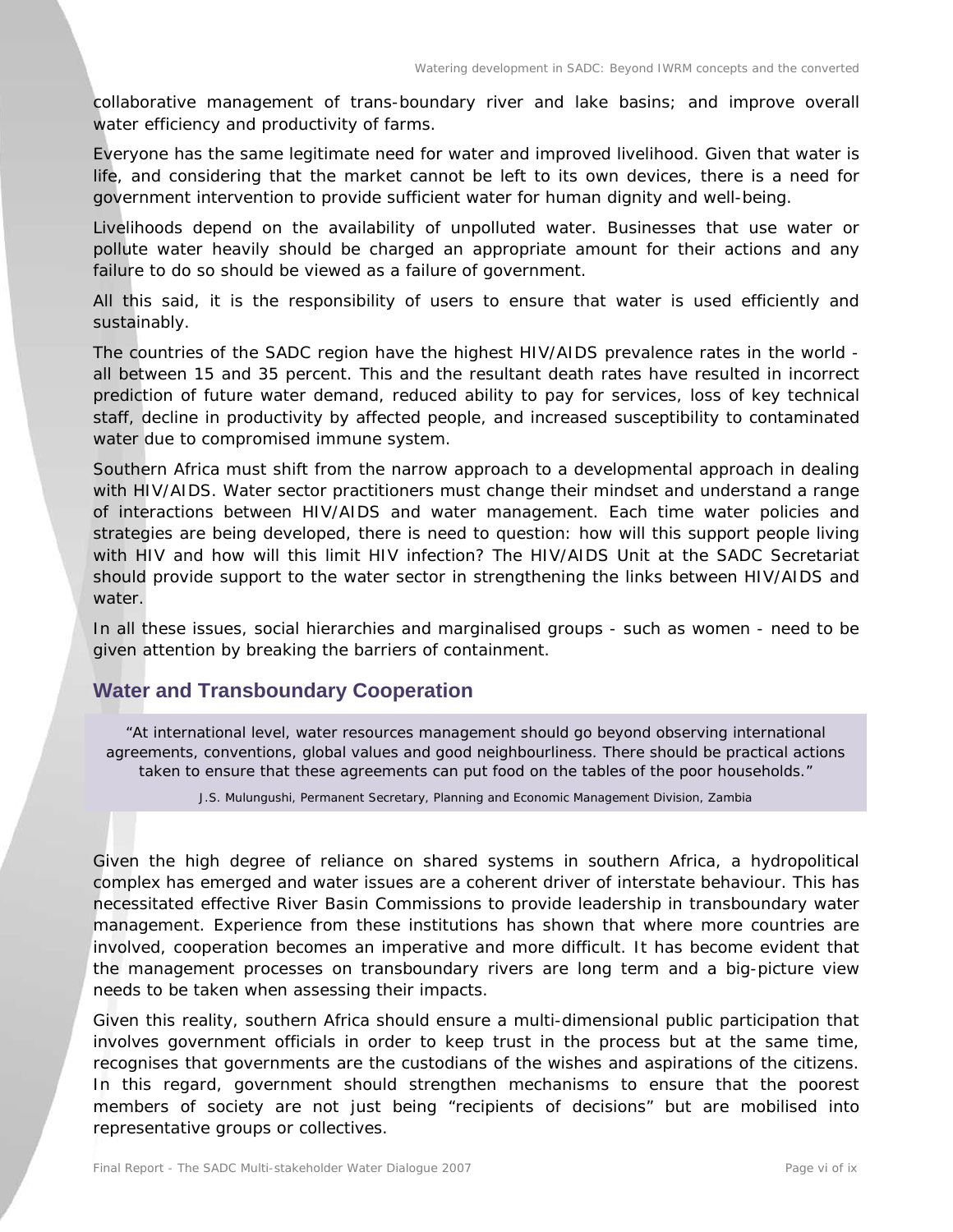People need to see direct and tangible benefits for them. Given the time required for transboundary processes, there is always a risk of having too much talking than delivery. The long-term processes should therefore be combined with some activities with short-term gains.

### **Water and Natural Disasters**

"Has the SADC water sector developed a position on climate change? As a sector we need to develop mitigatory and adaptation strategies in cooperation with other sectors. As a technical community, we have a responsibility to provide input to other sectors on the ramifications of this important issue."

#### *A participant at the Dialogue*

Climate change is a reality and has to be factored into future planning. Most of the world has experienced increases in heavy rainfall events. SADC, through its Drought Monitoring Centre, is constantly monitoring and predicting climatic extremes such as floods and droughts in a timely manner with respect to their intensity, geographical extent, duration and impact.

The region however still faces such challenges as dwindling hydro-meteorological data collection platforms, inadequate infrastructure and appropriate capacity, inadequate coordination and communication between meteorologists and various users groups and the unavailability of advanced technologies in climate prediction and applications.

Capacity for adapting to the reality of climate change must be built at all levels. As a prerequisite, there is a need to downscale global scale climatic data to the regional and local levels. The contextualised data will then facilitate the awareness of the threat, as well as the development, strengthening and implementation of adaptation strategies.

The technical information needs to be simplified and taken to people who rely on it and, as such, the information should move beyond technical figures to facts that are interesting, easy and useful.

Key to implementation of the strategies is an integrated approach for reducing risk of floods and droughts, reducing the vulnerability of communities, improving preparedness, and improving knowledge at the national and transboundary levels.

Also important is the recognition that floods are not always bad as they can also lead to improved livelihoods through such activities as fisheries and floodplain agriculture. Investigations need to be made to look at ways for communities to benefit from them.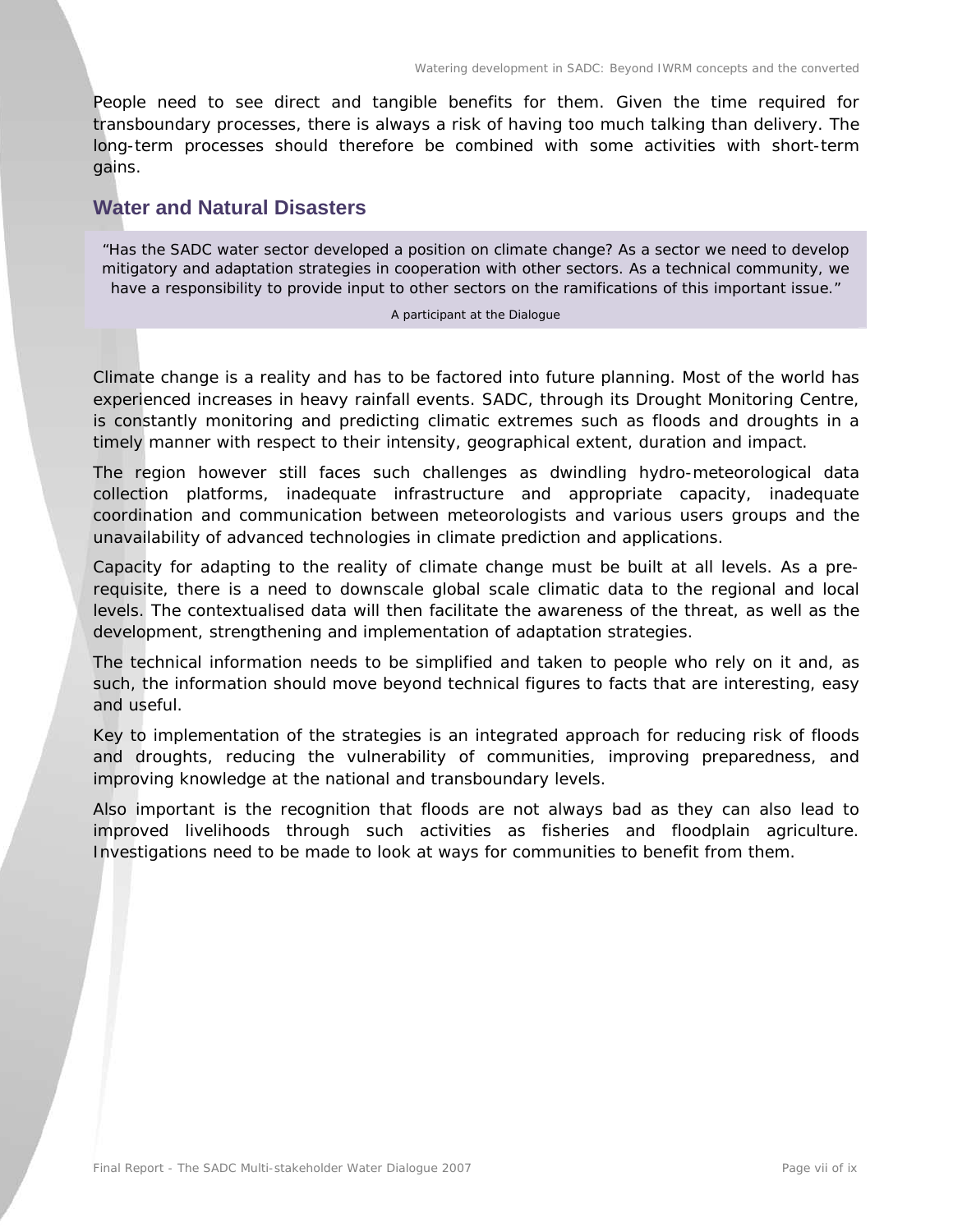# LIST OF ABBREVIATIONS AND ACRONYMS USED IN THIS REPORT

| ACWR:             | African Centre for Water Research                                                  |
|-------------------|------------------------------------------------------------------------------------|
| AMCOW:            | African Ministerial Council on Water                                               |
| ANBO:             | African Network of Basin Organisations (affiliated to INBO: International Network) |
| ANEW:             | African Network of Civil Society in Water                                          |
| ARV:              | Anti Retro Viral                                                                   |
| Confund:          | <b>Consultancy Fund</b>                                                            |
| CSIR:             | Council for Scientific and Industrial Research                                     |
| <b>CWPs:</b>      | Country Water Partnerships (of the GWP)                                            |
| DMC:              | Drought Monitoring Centre (SADC)                                                   |
| <b>DWAF:</b>      | Department of Water Affairs and Forestry (South Africa)                            |
| <b>FNDP:</b>      | Fifth National Development Plan (Zambia)                                           |
| GDP:              | <b>Gross Domestic Product</b>                                                      |
| GM:               | <b>Genetically Modified</b>                                                        |
| <b>GWP-SA:</b>    | Global Water Partnership - Southern Africa                                         |
| <b>GWP TEC:</b>   | Global Water Partnership Technical Committee (global)                              |
| <b>HOORC:</b>     | Harry Oppenheimer Okavango Research Centre (Botswana)                              |
| ICP:              | International Cooperation Partner                                                  |
| <b>ICPAC:</b>     | IGAD Climate Prediction and Applications Centre (Nairobi)                          |
| IGAD:             | Intergovernmental Authority on Development (East Africa)                           |
| <b>IUCN ROSA:</b> | The World Conversation Union - Regional Office for Southern Africa                 |
| <b>KOBWA:</b>     | Komati Basin Water Authority                                                       |
| <b>PRSP:</b>      | Poverty Reduction Strategy Papers                                                  |
| RBO:              | River Basin Organisation                                                           |
| REC:              | Regional Economic Community                                                        |
| <b>RISDP:</b>     | Regional Indicative Strategic Development Plan                                     |
| <b>RSAP 2:</b>    | Regional Strategic Action Plan                                                     |
| RTEC:             | Regional Technical Committee (of the GWPSA)                                        |
| <b>SADC:</b>      | Southern African Development Community                                             |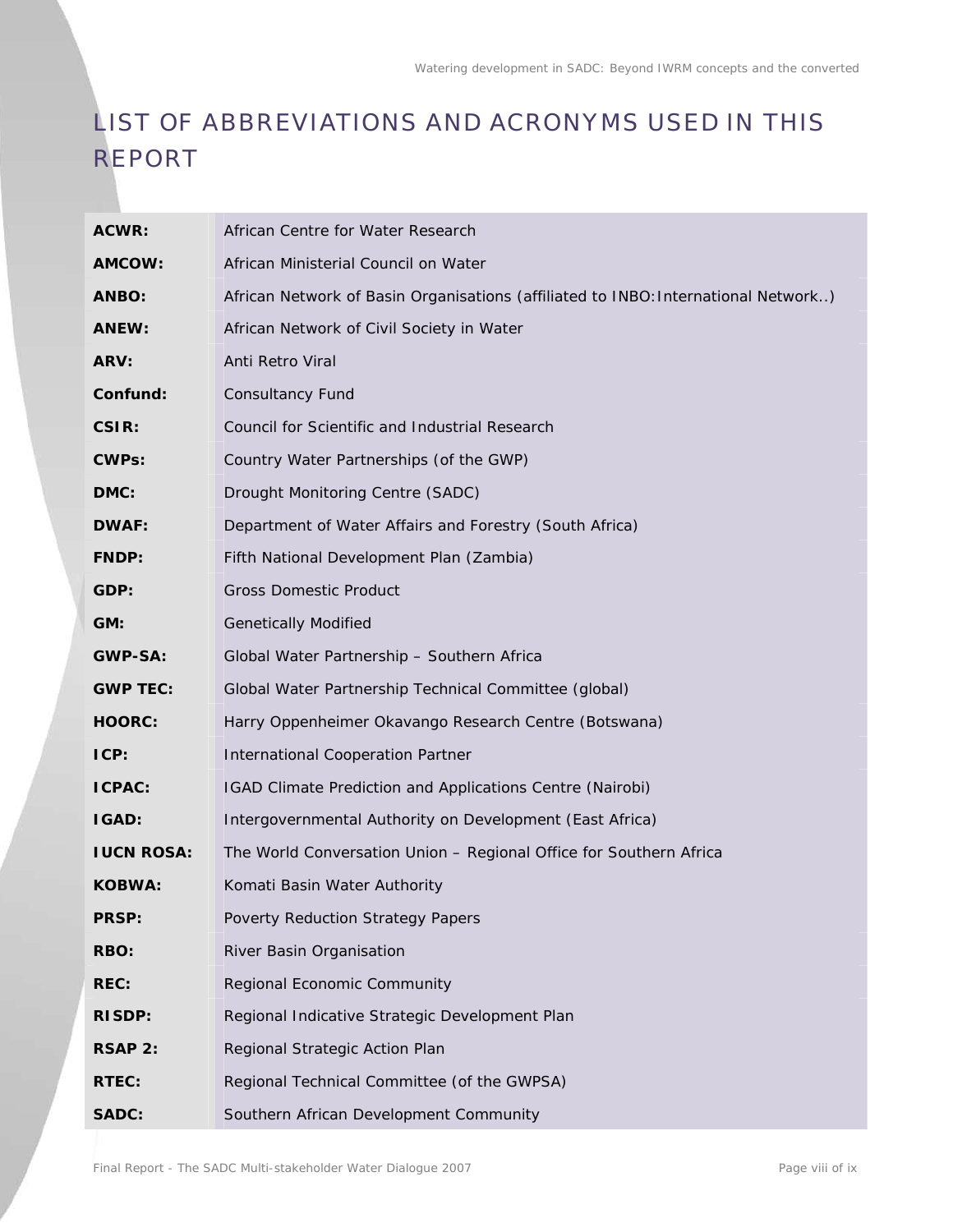| <b>SANPARKS:</b> | South African National Parks                 |
|------------------|----------------------------------------------|
| SIWI:            | Stockholm International Water Institute      |
| UKZN:            | University of Kwa-Zulu Natal (South Africa)  |
| <b>WARFSA:</b>   | Water Research Fund for Southern Africa      |
| WaterNet:        | A Regional Capacity Building Network on IWRM |
| WMO:             | World Meteorological Organisation            |
| WRC:             | Water Research Commission (South Africa)     |
| <b>WRTC:</b>     | Water Resources Technical Committee (SADC)   |
| Zacpro $6.2$ :   | Zambezi Action Plan Project 6 phase 2        |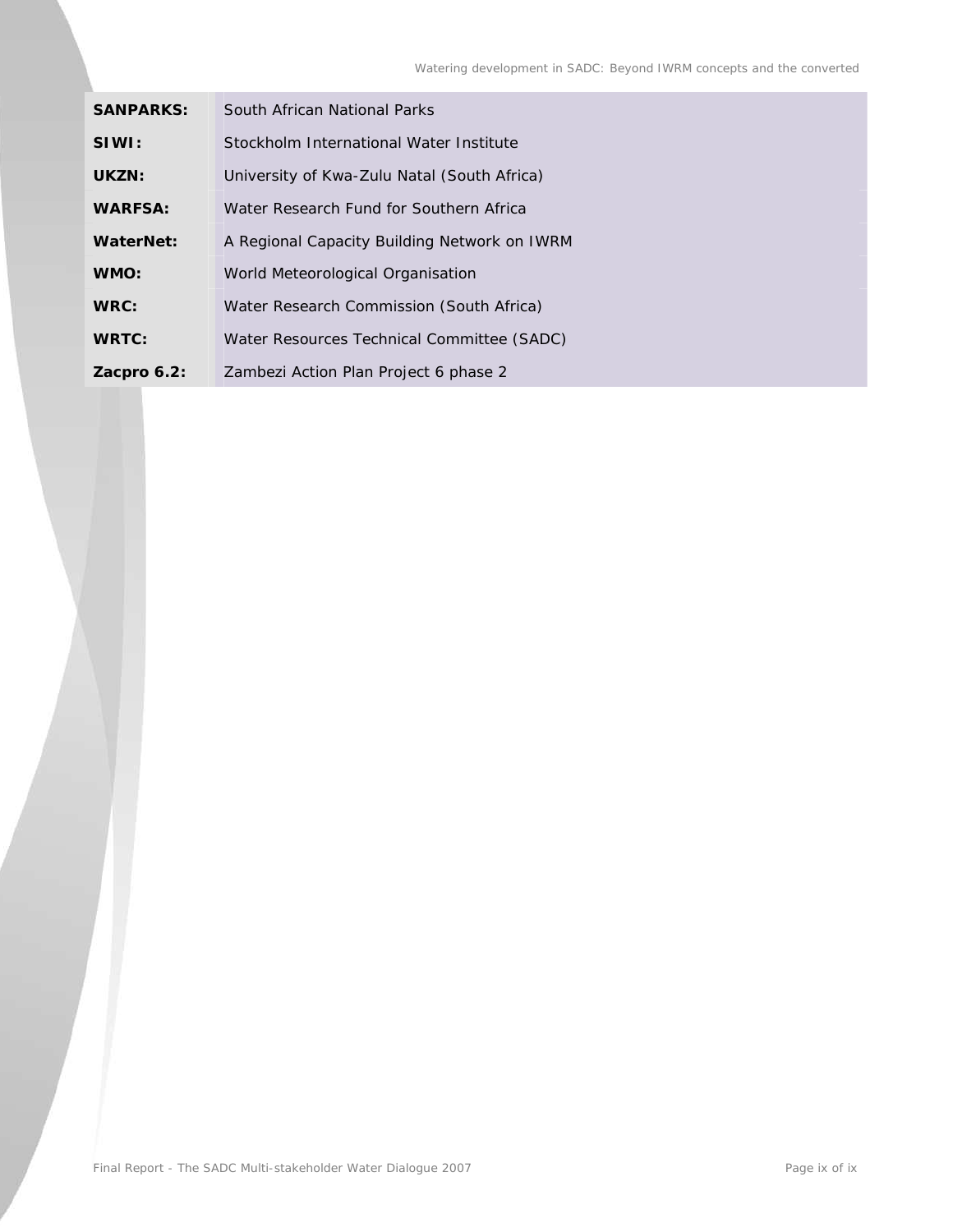# 1. INTRODUCTION

# **1.1. Session 1: Opening**

### *1.1.1. Welcome by Mozambique Water Partnership*

*Mr Patricio Jose (Chair of Mozambique Water Partnership)* 

Water is unique on this planet in that it is commonly found in all three of its states – gas, liquid and solid. This substance forms the very essence of life, sustaining organisms, ecosystems, communities and economies. Without water no life is possible – while on the other hand water also has the power to destroy, as a country like Mozambique has found out after successive floods. The story of water in our region is precisely that – abundance in some parts or at some times and scarcity in others. It is thus vital that we manage this resource carefully, with due regard for the social, environmental and economic importance of this substance.

IWRM has become the preferred approach for developing a framework through which to manage our water resources – promoting equity in access and sustainability of use. In Mozambique the GWP Country Water Partnership (CWP) has been instrumental in bringing together the various sectors involved in the use and management of water – representing government, communities, academics and the private sector. It is only through the development of strong partnerships that we can hope to find innovative solutions to the water management and supply problems currently faced by the country and the region – whether it is floods, or drought. The Mozambican CWP would like to welcome all the participants to Maputo and wish them fruitful deliberations on this important topic.

# *1.1.2. Remarks by SADC*

*Mr RemigiousMakumbe (SADC)* 

The issue of water resources management is of great importance to SADC as an organisation and the region as a whole. This is borne out by the high level of public officials attending the opening session, as well as the fact that a range of other, non-water, sectors are also represented at the meeting. The SADC states share 15 watercourses between them and yet the region as a whole is marked by a mismatch in the distribution of those resources. Temporal as well as spatial variability is a factor which needs to be factored into any planning and management framework. In response to this natural variability a range of infrastructure to store, harness and transfer water in the region has been developed. This contributes to the provision of water for irrigation, industrial development, household use, hydro-power generation, navigation and tourism. For the region to continue its path of socio-economic development, attention will need to be placed on the upgrading and further development of such infrastructure.

SADC has actively contributed to the development of a governance framework for water in the region. The SADC Protocol on Shared Watercourses (2000) commits member states to international best practise in terms of their interaction over shared watercourses, incorporating principles such as equity of access and use, the need not to cause substantive harm and environmental safeguards. More recently the Regional Water Policy and the Regional Water Strategy have been adopted by member states – providing guidance on the roll-out and implementation of these provisions.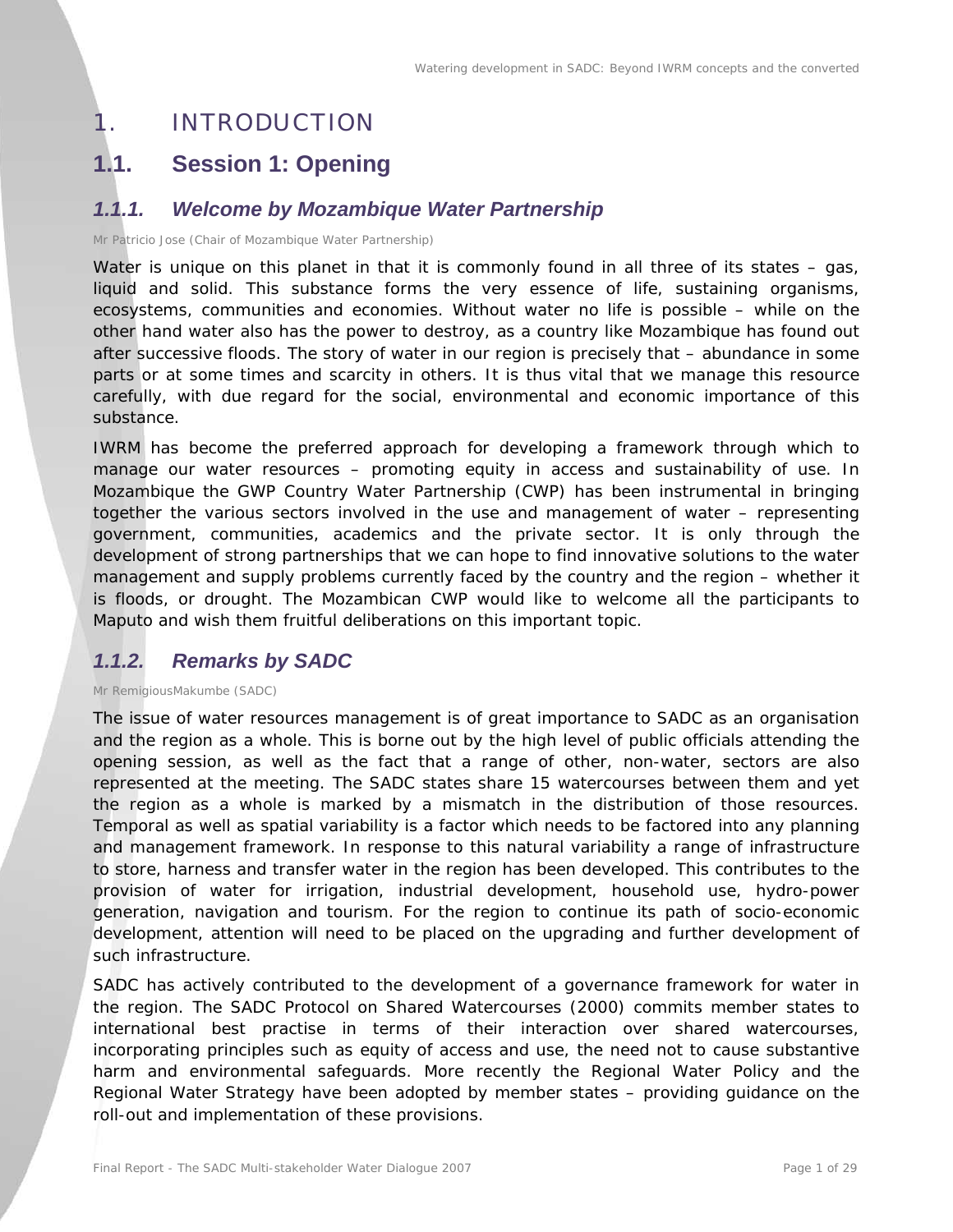SADC recognises water as the engine for economic growth, based on IWRM as the fundamental approach to water resources management to ensure that water is adequately contributing to poverty eradication, regional integration and socio-economic development in a sustainable manner. As one of its policy commitments, SADC is ensuring that planning, development and management of water resources in the region should be based on the principles of IWRM and should take full cognisance of the inter-sectoral nature of water. The IWRM principles have been accepted by all member States who increasingly recognise that water resources in the SADC region are limited, demands are rising rapidly and the potential for disastrous water shortages is high unless these resources are managed with great care and for the benefit of all.

The meeting comes as a result of SADC's commitment to improve the awareness of the IWRM approach and how the approach contributes to poverty alleviation through equitable and sustainable utilisation of water in the SADC region. It is against this backdrop that SADC Water Division started an IWRM awareness creation initiative in order to ensure that decisionmakers in all sectors and the media are aware of key aspects of IWRM and its relevance to social and economic development in the SADC region. This Awareness Creation initiative covers the RSAP projects on "Awareness Creation for IWRM" seeks to put IWRM issues high on the political agenda, to facilitate the application of an integrated approach in political processes, and to get IWRM into the media on news and on features.

The initiative is taking IWRM awareness beyond concepts and terminologies to showcasing IWRM best practices and transferring IWRM experiences. Secondly, it is moving IWRM awareness beyond the converted by acting as an information bridge connecting water-using and water-influencing sectors.

**See the full speech in the Appendix at:** *Opening Remarks By The Director Of Infrastructure and Services Of SADC*

# *1.1.3. Opening Address and Official Opening*

*Hon. Minister Felicio Zacarius (Ministry of Public Works & Housing - Mozambique)* 

The countries of the SADC are engaged in efforts to secure reliable and sustainable water supplies for their populations. This water is to cover the basic needs of individuals and communities as well as for productive use, as an engine of socio-economic development. In the case of Mozambique, the development and upgrading of water-related infrastructure has received prominence in government policy for several years now. Dams and rainwater harvesting systems have the capacity to enhance rural livelihoods – promoting agriculture and cattle production.

At the World Summit on Sustainable Development in Johannesburg in 2002, the provision of safe and reliable water supplies was identified as a key aspect of achieving the Millennium Development Goals (MDGs). Water plays an important role in the realisation of all the other MDGs. Countries have thus been called upon to make commitments to reaching tangible goals by 2015. For these goals to become a reality there will need to be cooperation between the different sectors in society – government, civil society, private sector and international development partners.

The determination and dedication of the GWP-SA in supporting the integrated management of water resources in the southern African region is commended. They have played a pivotal role in promoting dialogue between different groups and allowed governments to engage with other stakeholders.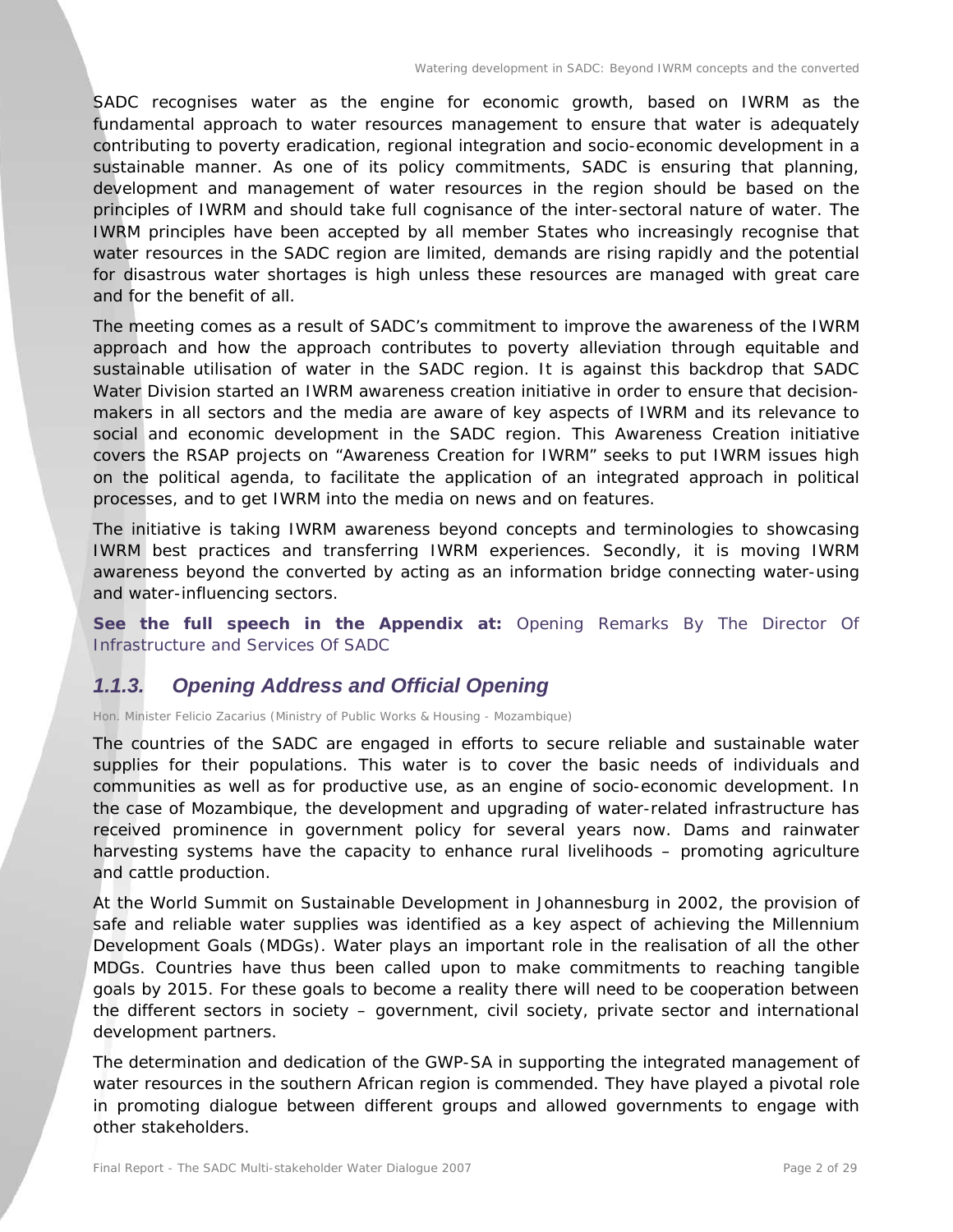Mozambique is vulnerable to extreme climatic and hydrological events – floods and droughts – accompanied by cyclones - being regular occurrences. Additionally, Mozambique is a downstream riparian on nine of the 15 SADC transboundary basins – making it dependant on cooperating with upstream neighbours. This government gives priority to promoting dialogue with other basin states to promote the equitable and sustainable management of shared water resources.

A key area to promote water security is the construction of large dams. At present Mozambique has only 12 of these, including the well known Cahora Bassa. This places the country at the lowest end of storage capacity per person in the region. In order to utilise the water resources available more effectively and regulate flow, it is necessary to construct more of these dams. However, it is also necessary to incorporate the sensitivities of the local communities as well as environmental factors into the planning, construction and operation of these dams.

Mozambique has committed that by 2015 about 70% of its population will have access to safe water supply and 60% to adequate sanitation. The country is at the moment developing a strategy for the achievement of these goals – with inputs form a range of stakeholders. The initiative of the SADC Water Division in convening this event to promote the development of joint solutions to our common challenges is welcomed.

# *1.1.4. Key Note Address*

*James Mulungushi (Permanent Secretary, Ministry of Finance and National Planning – Zambia)* 

Governments in the developing world have a challenge of poverty reduction and the realisation of the 2015 MDGs. Key to these are water related MDGs such as water for (food) agricultural productivity, water for domestic use, and water for energy and environment. The achievement of these milestones depends on how natural resources, especially water resources, are managed and used.

The background for Zambia's economic performance was characterised by a negative trend during the period 1990 -2000. This resulted in a further decline in productivity and the social welfare of the people. In turning the situation around, the Government in consultation with the Bretton Woods institutions embarked on the process of formulation of the PRSP. This was aimed at designing strategies that would quickly improve the economy as well as uplift the living standards of the people. Thus during the formulation of the first generation PRSP, the focus was on: *Economic growth, Social investment, Provision of infrastructure for economic growth and Crosscutting issues such as Environment, Gender and Governance*.

To build up on the successes achieved during the implementation of the PRSP, Government did not formulate the second generation PRSP but decided to formulate the Fifth National Development Plan (FNDP). This is a medium term plan which will operationalise the aspirations of the people contained in the National Long term Vision. The main focus of the development plan will still be economic growth and wealth creation.

In line with the theme of the FNDP of Broad Based Wealth and Job Creation through Citizenry Participation and Technological Advancement, water would be an integral part. This is because water is strategic resource and a major ingredient in the productivity of almost all sectors of the economy. Therefore water and Sanitation has been grouped with other sectors as priority sectors in the FNDP.

Thus for economic development, water would be needed for increased agricultural production and food security, increased mining and industrial production, transport and communication,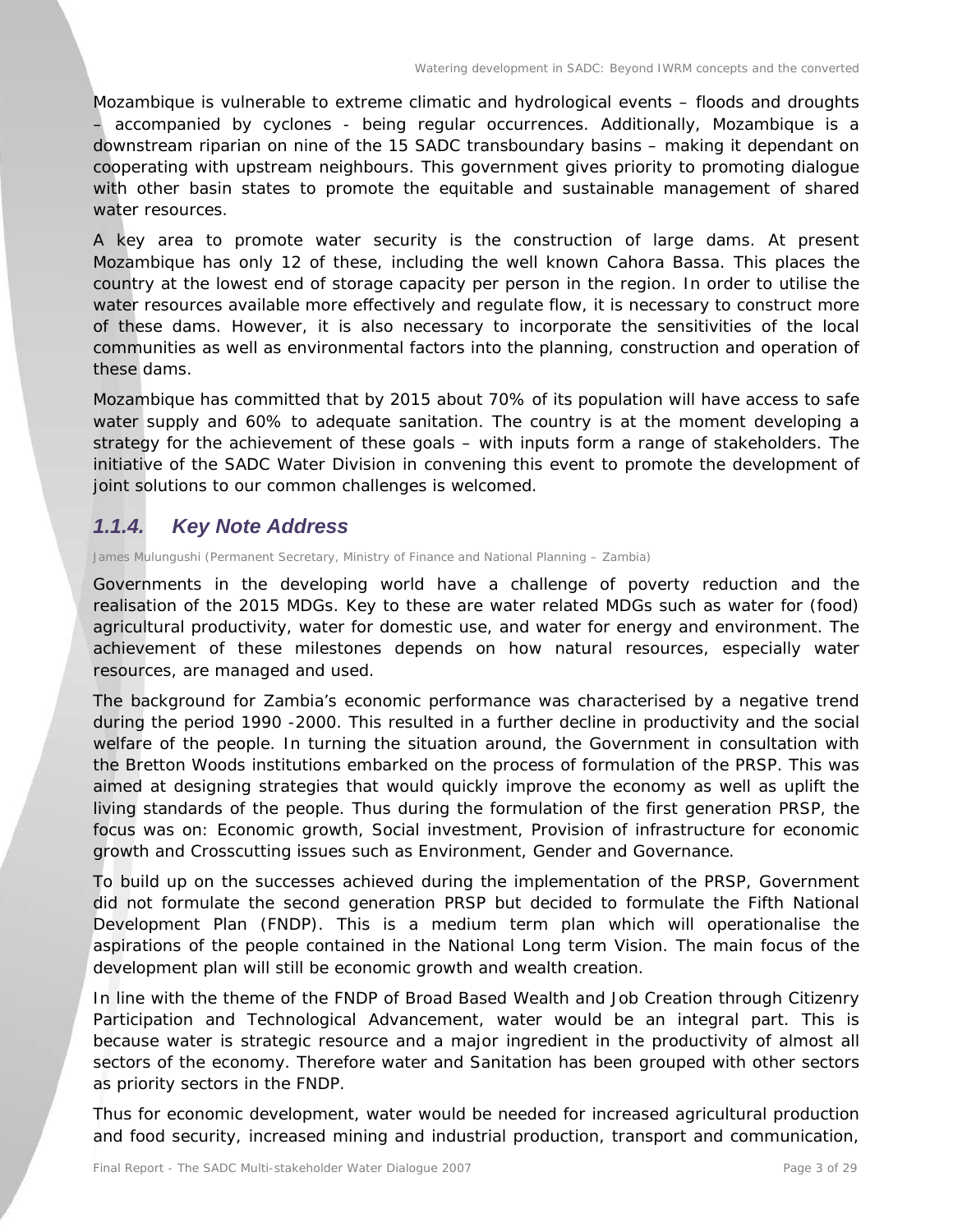promotion of tourism and recreation as well as hydropower generation. For social development, water would be key in the improvement of people's well being through accessibility to clean and safe water. The benefit from supply of sufficient quantities and good quality water and sanitation are important as far as the sustenance of health is concerned.

The successful implementation of the IWRM would have a number of challenges which include the following:

- **The need to address weaknesses in the legislative, institutional, management** and organisational framework of the sector;
- **Defining clear institutional responsibilities of all stakeholders in the Water** Sector for effective management and co-ordination;
- The need to be recognising water as an economic good as well as a social good.

Although the water sector is faced by numerous challenges, there are also numerous opportunities which need to be taken advantage of in order of to overcome the challenges. Some of the opportunities are the relative abundant undeveloped water resources, good political will, international good will and stakeholder willingness to participate. These opportunities include:

- The inclusion of the water sector as one of the priority sectors in the  $FNDP$ ;
- Central role of the water sector in social –economic development;
- Collaborative and all inclusive National planning framework;
- **The regional support and collaborative initiatives such as the GPWSA and the** SADC water forum.

Since water is a key ingredient in achieving socio-economic development, it should be conserved and utilised in a sustainable manner. This therefore would call for close collaboration by all stakeholders at local (including households) national and international levels. At household level, IWRM should translate into food security, improved health, and access to clean energy sources as well as a source of income.

At national level, integrated water resources management plans should go beyond concepts, slogans and implementation documents. It should come up with practical ways of conserving and utilisation of water for wealth creation. Water should be valued as a strategic resource.

At international level, water resources management should go beyond observing international agreements, conventions, global values and good neighbourliness which entails an equitable and reasonable utilisation of water and benefits of shared watercourses. There should be practical actions taken to ensure that these agreements can put food on the tables of the poor households.

*See the full speech in the Appendix at: Keynote Presentation at the SADC Multistakeholder water dialogue*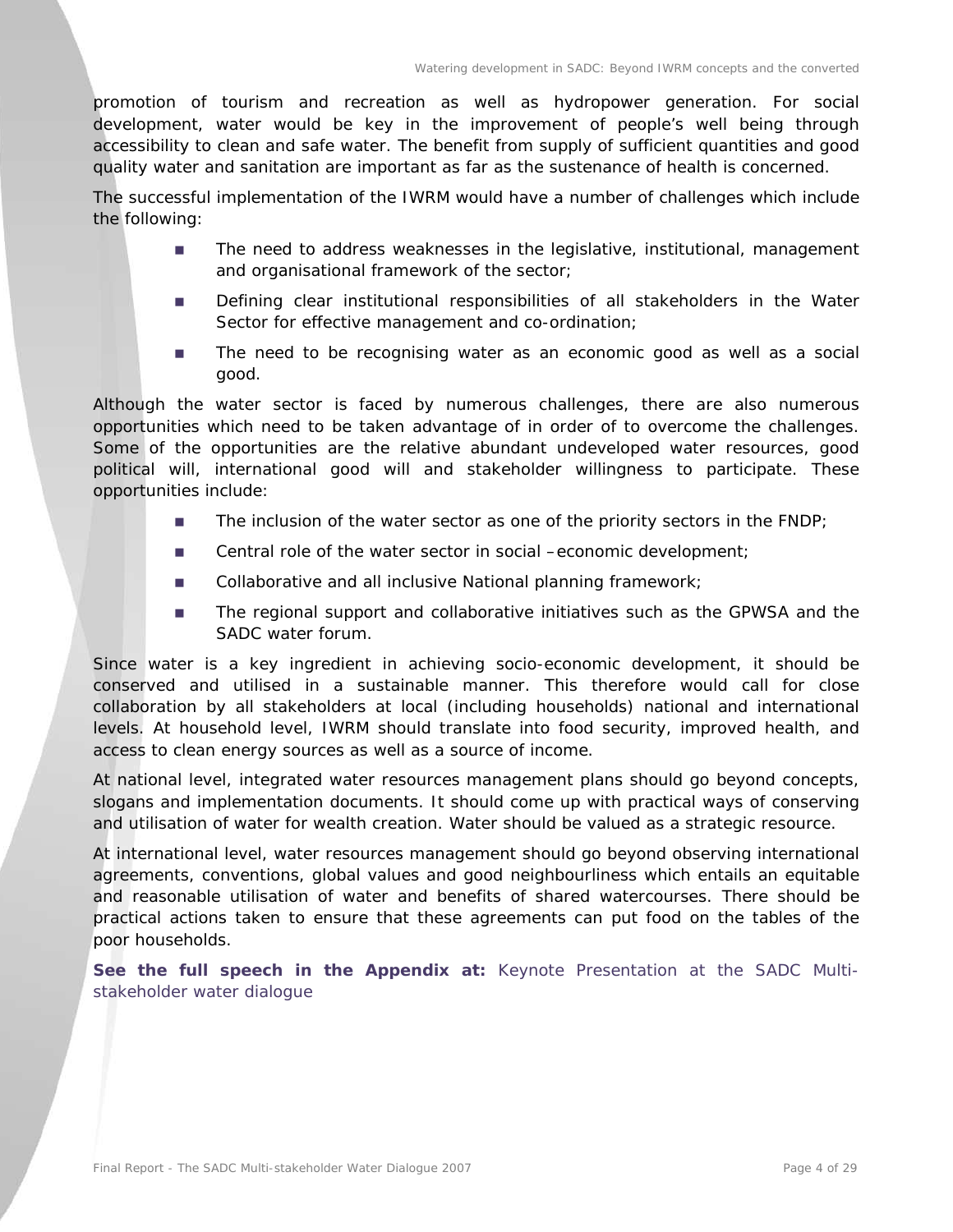# **1.2. Session 2: Setting the Scene**

# *1.2.1. Overview of the SADC Multi-stakeholder Dialogue*

*Mr Hastings Chikoko (SADC IWRM Awareness Component)* 

The theme of the dialogue is "Watering Development – beyond IWRM concepts and the converted". This aims at putting the link between water and development under a microscope and interrogating it from the perspectives of different stakeholders – water sector, water using and water influencing sectors, local communities, parliamentarians, media, etc. Additionally, it recognises that the SADC region has now moved towards application of IWRM principles and that IWRM integrates sectors – needing to engage with other sectors more meaningfully.

The objectives are:

- To expose and raise the understanding of the development aspects of IWRM among stakeholders including water using and water influencing sectors and the media;
- To promote sharing of IWRM experiences and best practices that address local, national and regional socio-economic development and poverty eradication (and attainment of the MDGs);
- To improve awareness of IWRM initiatives and promote collaboration between partners in the region.

The Dialogue is an activity under the SADC Awareness Creation project funded by DANIDA with implementation support from GWP, IUCN and SARDC.

**See full presentation in Appendix at:** *Overview of the SADC Multistakeholder Water Dialogue*

### *1.2.2. Overview of SADC Sectors and their Contributions to the RSAP 2*

*Mr Phera Ramoeli (SADC Water Division)* 

The background to the SADC region was presented – covering the geographical location, institutional structure and key statistics. In 2001 the then 21 distinct sectors were clustered into four directorates - Infrastructure and Services, Food Agriculture and Natural Resources,

Trade Industry Finance and Investment; and Human Resources Development and Special Programmes. A comprehensive regional development framework was developed to guide development, namely the Regional Indicative Strategic Development Programme (RISDP). This developed a regional strategy for each of the sectors, all aimed at poverty reduction (and eventual elimination) and regional integration.

Key Water Sector targets include:

- **Halve by 2015 the proportion of people without access to safe drinking water** and sanitation;
- **Develop by 2015 water resources infrastructure needed to double land under** irrigation;
- Develop the Regional Water Policy and Strategy by 2004;
- **Establish and strengthen at least 8 River Basin Organisations by 2006.**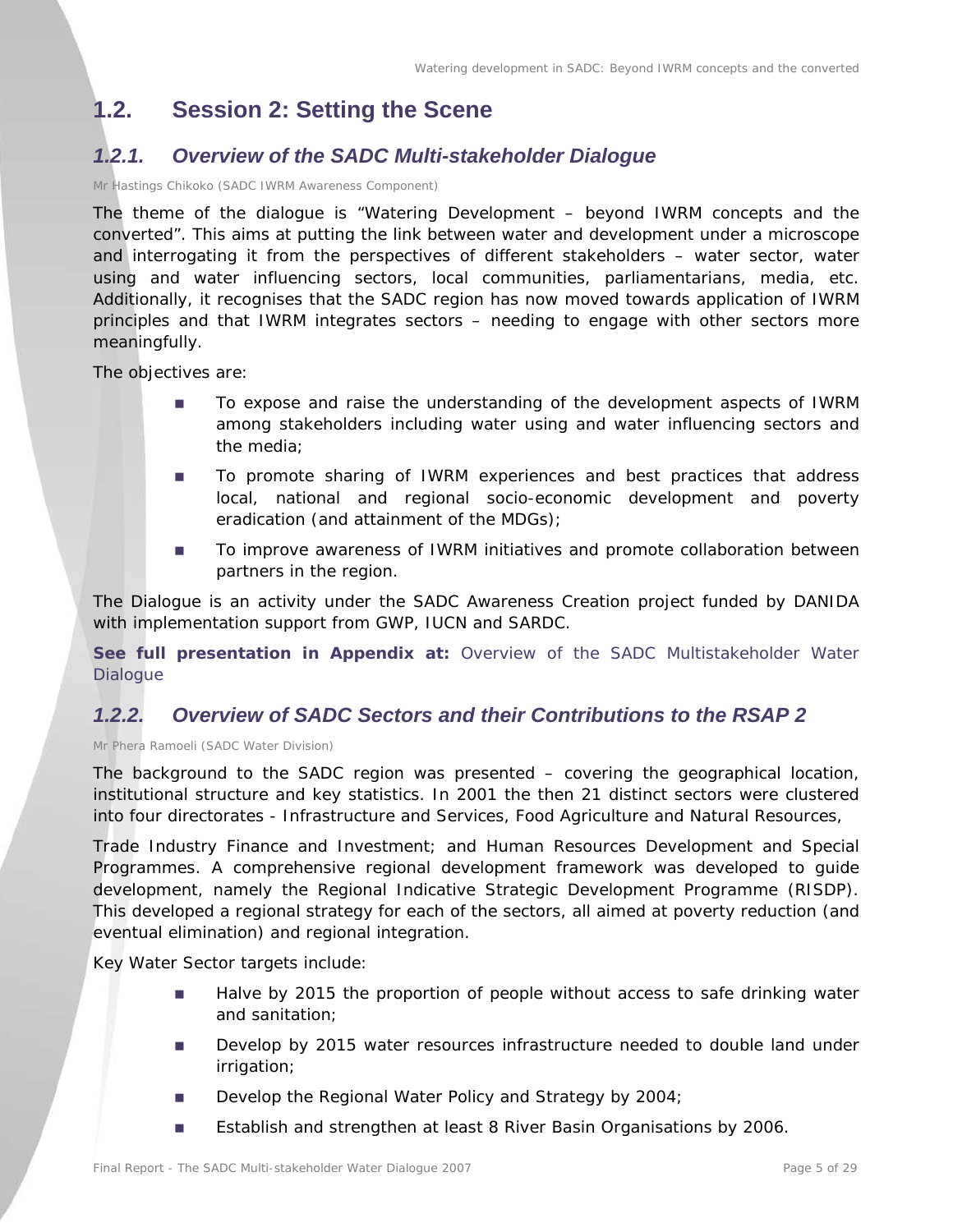To guide the process of cooperation and regional integration, a number of protocols based on the principles of the treaty were negotiated, agreed and adopted. These include the Protocol on Shared Watercourses Systems, adopted in 1995 and the Revised Protocol which came into force in September 2003. The main objective of the Protocol is to "Foster closer cooperation for judicious, sustainable and coordinated management, protection and utilisation of shared watercourses and advance the SADC agenda of regional integration and poverty alleviation".

The Regional Vision for Water in the 21st century in the SADC region was developed through a highly consultative and inclusive process in 1999, with a 25 year horizon. The Vision was adopted by the regional water sector in 2000 as a contribution to the Africa and global water vision development process. It is based on "equitable and sustainable utilisation of water for social and environmental justice, regional integration and economic benefit for present and future generations" and is supported by eight specific sub-visions. Its realisation will be through the implementation of the regional strategic action plan on integrated water resources management (RSAP-IWRM) and is based on the principles outlined in the Protocol on shared watercourses and the SADC Treaty and other international instruments.

The Regional Water Policy (RWP) was developed using a highly consultative process over a period of two years. The RWP provides a framework for cooperation on Water Resources Management and Development at national as well as transboundary levels (Shared Watercourses). A Strategy for its implementation has been developed and approved by the Integrated Committee of Ministers (ICM) in June 2006. The RWP provides a conceptual linkage between the SADC goals of regional integration and poverty eradication; through the objective of development without compromising the environment, using IWRM as an approach; and the tools available at national and regional level.

The regional water program is defined in the Regional Strategic Action Plan (1 and 2) on Integrated Water Resources Management and Development. The mission of the RSAP is to "provide a sustainable enabling environment, leadership and coordination in water resources strategic planning, use and infrastructure development through application of integrated water resources management at member state, regional, river basin and community level". Mr Ramoeli elaborated the conceptual framework for the RSAP, covering the four key areas of water resources, water governance, capacity building and infrastructure development.

Sectors which are in some way related to water or impacted on by it include agriculture (irrigation), energy (hydropower), industry and mining, transport, health, tourism, trade, environment, legal and finance/planning. There is a very close correlation between water development and economic development and ability to withstand water-related shocks. Some of the key challenges for the region thus include:

- Sustenance and maintenance of Political will and support;
- The need for RBO strengthening implementation of the Strategy for RBO strengthening in SADC;
- Resources mobilisation and management;
- Sustenance of ICPs' Support to the Sector;
- Capacity constraints to accelerate/develop Basin strategies;
- Harmonisation of programmes /projects, monitoring and evaluation;
- Disparities in economic development amongst Member States;
- Sovereignty vs. regional issues;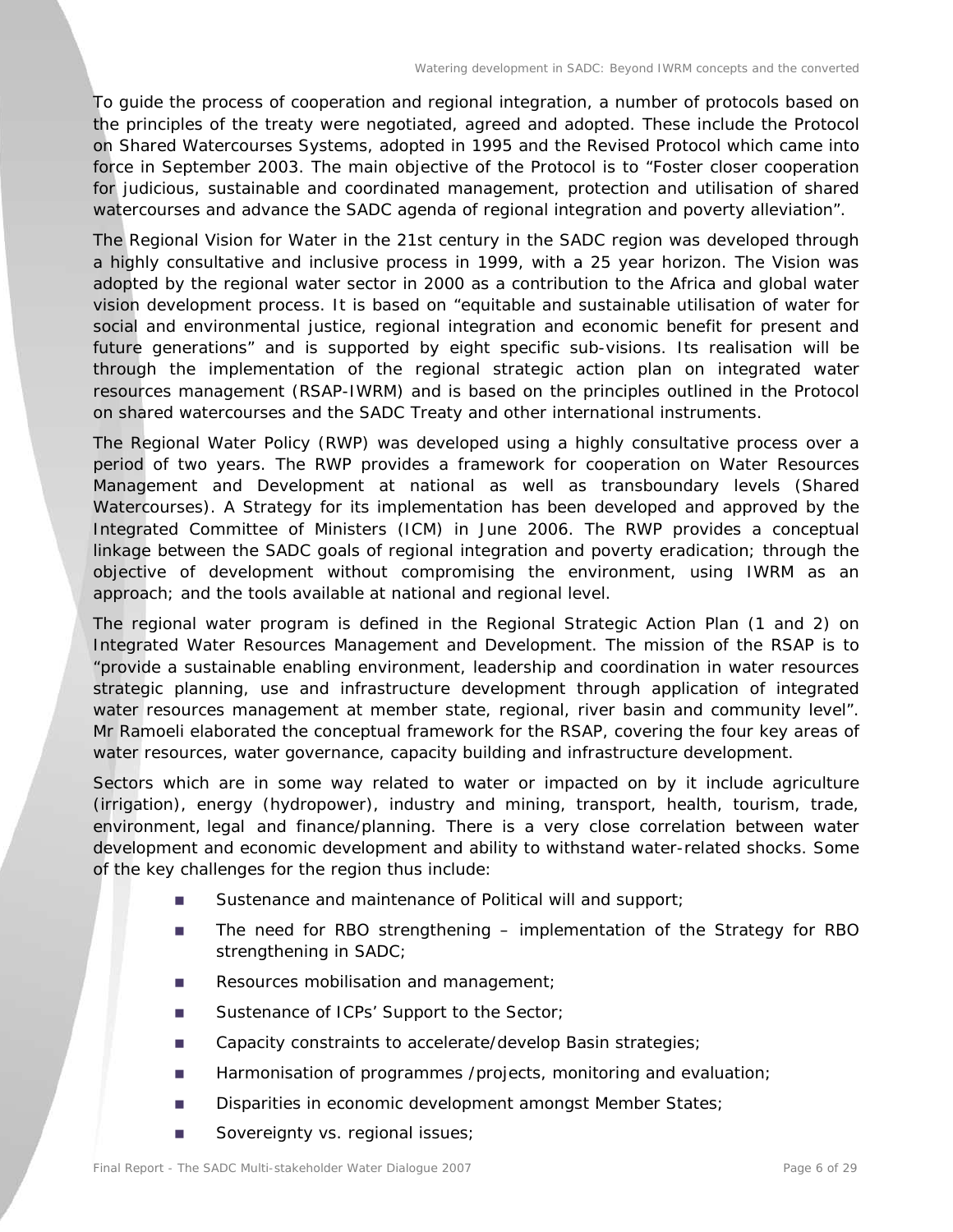Representative stake holder participation.

Water is critical for all our development initiatives as a means to an end therefore a driver. At a regional level our interventions should be strategic and add value to ongoing member states initiatives. With a multiplicity of shared watercourses (including aquifers) in SADC it is imperative that there are collective and collaborative approaches to water development and management.

Water resources in SADC are seen as an opportunity for cooperation and peace rather than cause for conflict, with the River basin approach having been adopted as an implementation mechanism for regional projects. All other sectors and role players should take part in the development of safer SADC region and Africa as a whole.

**See full presentation in Appendix at:** *Overview of the SADC and Contributions of Other Sectors to RSAP 2*

### *1.2.3. Involving Key Sectors in Water Resources Planning*

#### *Mr Alex Simalabwi (GWP-SA)*

Traditionally, government is organised around sectors, with each sector having its mandate. The difficulty is getting one sector, in this case water, with no superior mandate over other sectors, to mobilise other sectors to include water in their policies, strategies and plans.

The water sector needs large investments, for infrastructure development, and budget allocations for operation and maintenance costs. Yet, it is one of the least resourced sectors – lagging behind others such as telecommunications and energy in terms of cost recovery. The water sector relies heavily on domestic public funding for investments. This places the sector at a financial disadvantage compared with other sectors – making it difficult for the water sector to exert influence over the other, better resourced, sectors in the country.

Compounding this situation is the uncertainty associated with climatic change – where it is estimated that 5%-10% of GDP will be required for adaptation. Meteorological departments are often beyond the purview of water ministries and more aligned toward the Aviation industry, military than development priorities in agriculture and water issues. This situation is also found with departments of environment, forestry and tourism – all impacting on the water sector but operating with very little input or control of it.

Experiences from the IWRM planning processes are encouraging, but water management through IWRM needs to reach out to other sectors - "Beyond the converted". Water experts should not sit and write plans/strategies about energy, agriculture, finance, etc…in isolation, without involving experts from these sectors. This is where the Country Water Partnerships have been active, raising awareness on issues such as IWRM concepts and what it means to other sectors, benefits of an IWRM approach, the need for more money from Ministries of Finance and the private sector. At the Policy level Cabinet awareness workshops for parliamentarians and Permanent Secretaries have been held - taking IWRM to non traditional water sectors. The water sector has to actively show other sectors what its contribution to GDP, livelihoods, healthcare, the environment and the broader economy is. For instance, in Zambia by showing the Ministry of Finance what value IWRM can add to National Development Planning the Ministry has become fully engaged in IWRM planning process.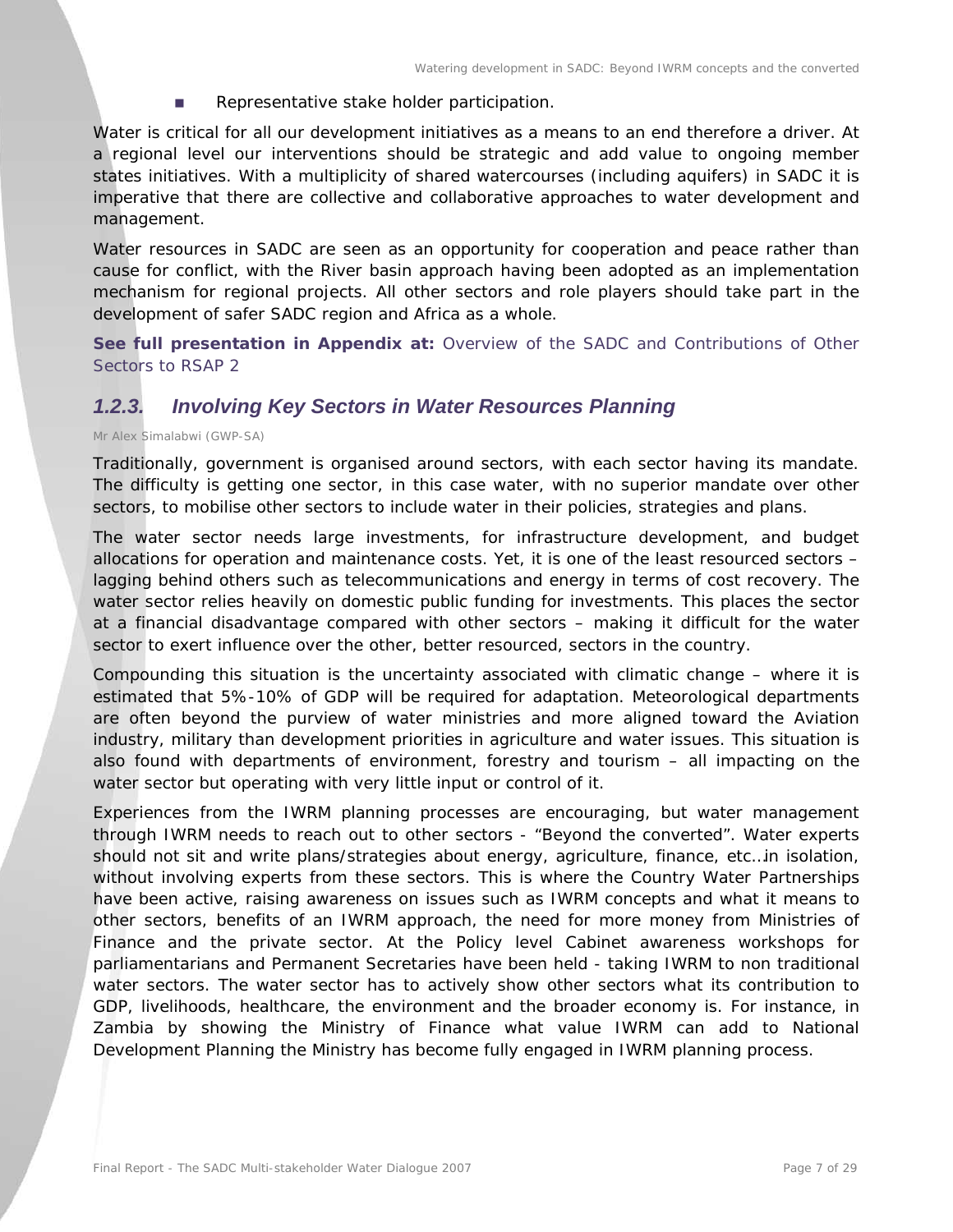# 2. IWRM AND DEVELOPMENT

# **2.1. Session 3: Water as an Engine of Development**

# *2.1.1. Integrated Approach to Water Infrastructure Development*

#### *Dr Thomas Chiramba (UNEP)*

Initial indications are that, at the current pace, many SADC countries are unlikely to meet the 2015 MDG targets. The SADC RSAP 2 seeks to address this through its four core programmes on Regional water development planning and management, Infrastructure development support, Water governance and Capacity building

According to the World Bank, Africa has tapped less than five percent of its hydropower potential – compared with over 20% in Asia and over 70% in Europe. This reflects trends in dam construction – which peaked internationally in the 1970s. This tapered off as the developed world cut back on dam building once most of the prime dam construction sites had been developed. The World Commission on Dams (concluded in 2000), seeks to develop a framework for the incorporation of environmental,



**Figure 1: WCD analytical framework**

social and economic lessons learned in dam construction into the development of new dams. There has been widespread endorsement of the WCD's five core values and seven strategic priorities and their use as an analytical framework (see Figure 1: WCD Analytical Framework).

According to Kader Asmal (head of the WCD) "The debate about dams is today a debate of the South- not of the North. It is in the South that dams are being built. It is in the South that the dilemma of pressing needs and limited resources is faced on a daily basis. It is in the South that governments and their citizens are engaged in a continuous debate how to overcome underdevelopment and the painful realities of poverty and inequalities"

There has been incorporation of the WCD provisions in instruments such as the SADC Regional Water Policy, including:

- River basin approach
- **Integrated planning**
- **Nater demand management**
- **Alternative sources of water**
- Dam development and management
- Affected communities

The key message is to accelerate infrastructure development and turn the lessons learned from other developments into opportunities. Key elements to consider include:

**Focus on planning**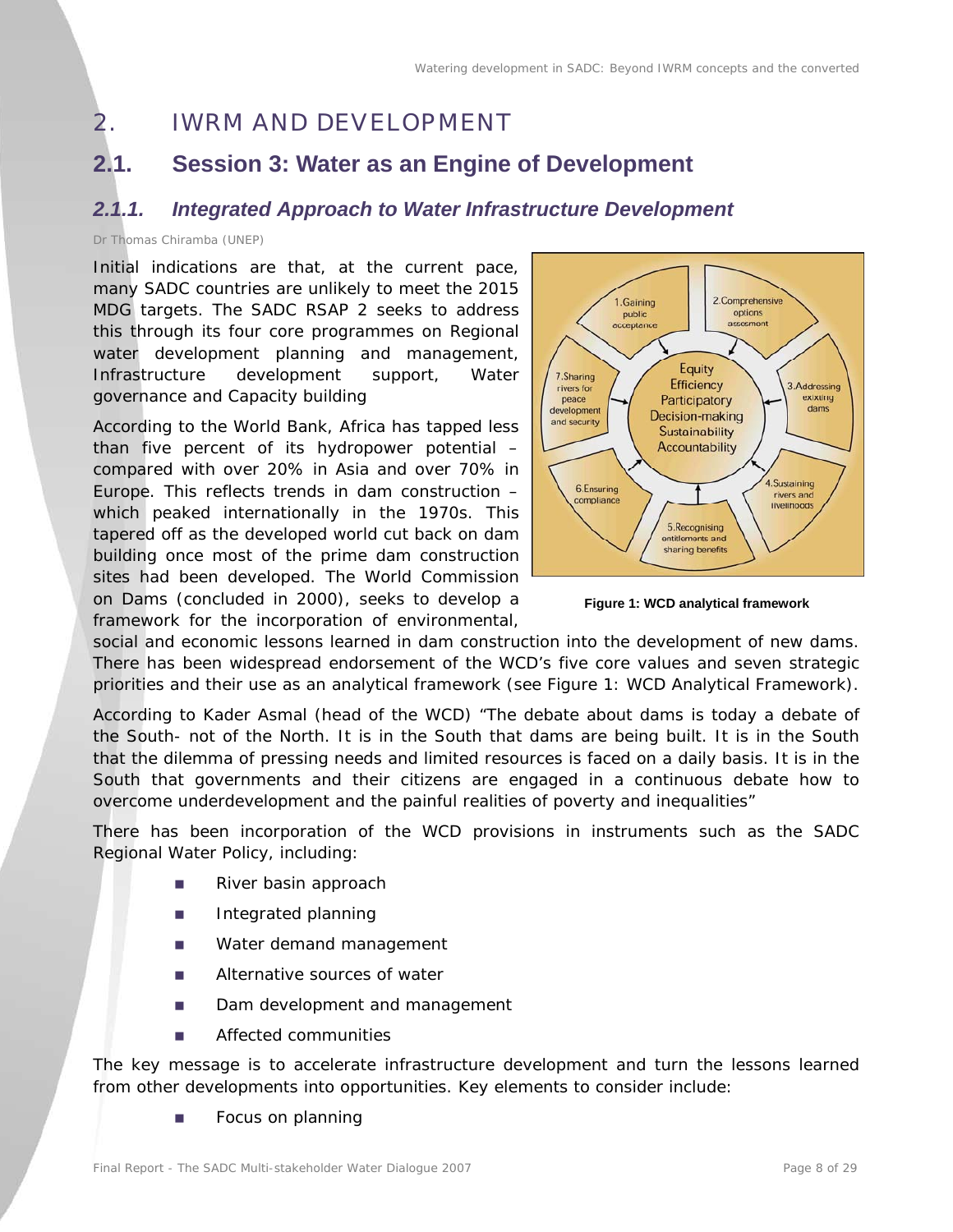- Establish a mechanism for stakeholder participation in the infrastructure development programme
- **Implement a capacity building and awareness programme on environmental** and social issues
- **Establish measures to reach out to other sectors**
- **Facilitate discussions and establish a mechanism for joint and cross boarder** investment
- Mobilise investors and other actors

#### *2.1.2. Is There a Role for IWRM in Human Development?*

#### *Mr Mike Muller (GWP TEC)*

Water runs through and sustains all life and human activity. Without reliable access to enough water, social and economic development cannot occur. A quick review of the Millennium Development Goals shows that the achievement of most will have to be supported by water in one way or another. The water sector must engage in discussions around water use as an integral part of economic development. Agriculture, as a pillar of most SADC economies, will play a leading role in this – although efforts have to be made to shift to higher value uses of water in the sector, such as flower or vegetable production for the export market.

We need to shift our thinking beyond the MDGs and towards sustainable development:

#### **Economic growth, with equity and dignity = Development**

#### **Development, for tomorrow as well as today = Sustainable development**

Increasingly there will be direct and tangible interactions between water and other sectors. For instance, has the water-related impact of the increasing shift towards bio-fuels been taken into account? Why is there not more emphasis being placed on the development of hydro-power in the region? There is the potential to supply all the energy needs of the SADC region as well as to export excess power all generated from hydro. Yet, South Africa is embarking on the construction of new coal-fired power stations. Rivers such as the Zambezi could become important international waterways – linking land-locked countries to the oceans, allowing them to import and export good cost effectively.

The water sector should engage more in the debates taking place in other sectors – and "market" its contribution to their goals and objectives. We should not wait to be invited in by these sectors and should become more pro-active about engaging with them.

Without investment in water resource development and greater attention to the management of water resources, gains in water services are unlikely to be sustained. It will also be difficult to achieve the other MDGs and long term sustainable development will not be achieved. Thus it is recommended that a more intelligent and integrated approach to policy and planning is developed – Intelligent Water Resources Management = IWRM. Then IWRM should be used to incorporate water into development planning of other sectors.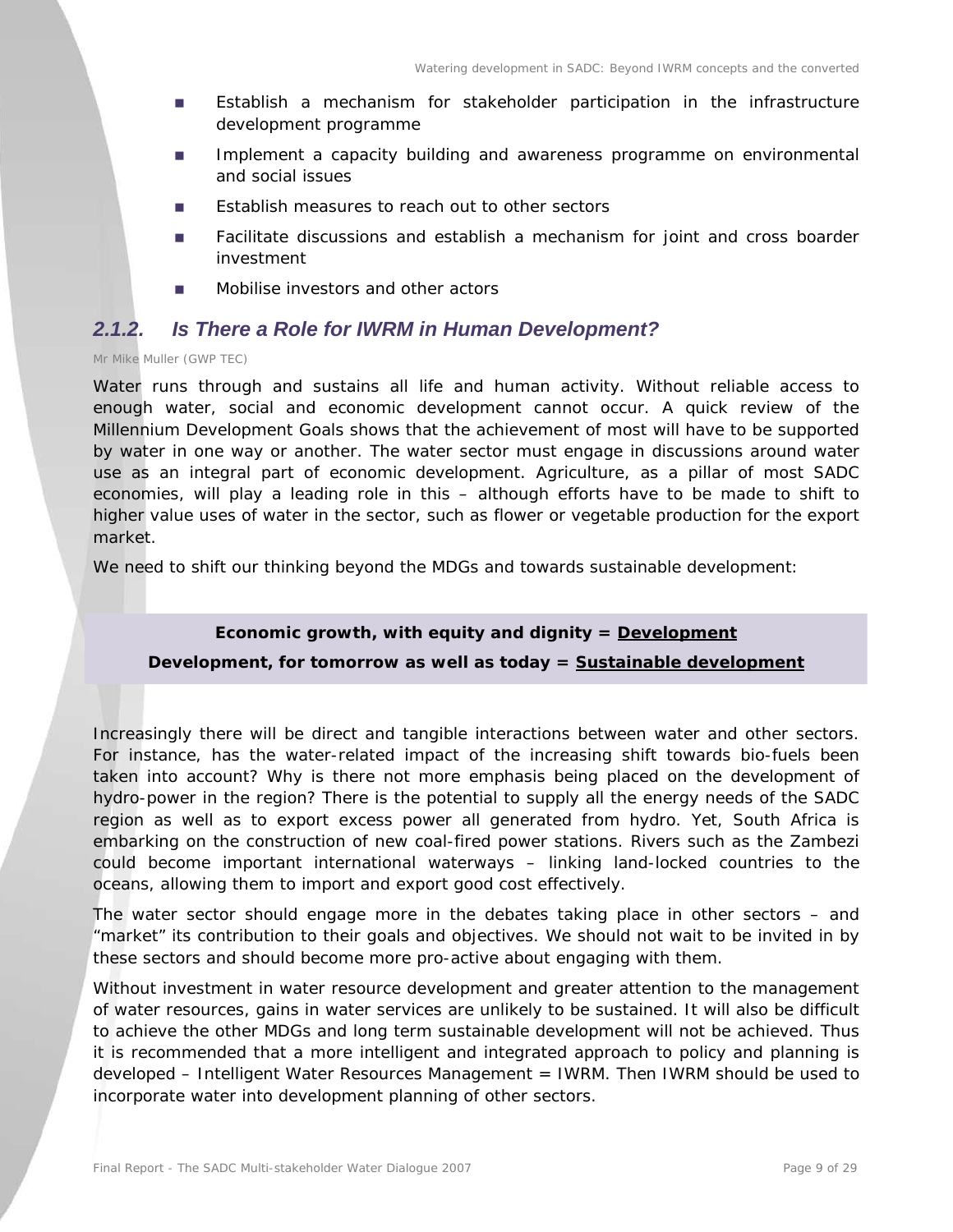### *2.1.3. Dialogue on IWRM and Development*

*Facilitated by Mr Ruhiza Jean Boroto*

General discussion points – grouped in themes:

- Malawi is developing the Shire and Zambezi according to IWRM approaches.
- Generally the problem is that when the benefits of water are harnessed these benefits do not reach those that most need it most. Water resources are spatially unevenly distributed. Sometimes the country with the water resource does not have the other resources needed to develop it. There needs to be more coordination. How do investments in water infrastructure benefit the poor? How are people's lives improved? The large companies benefit – but there is little trickledown effect. Thus huge disparities in income develop. High value crops will need to be grown in water-stressed areas.
- The meteorological community needs to be included in water planning and management as they have knowledge on how climate will change etc.
- How do the SADC desks link up? How is water incorporated in other sectors? How is gender being incorporated? Water is a driver of regional integration. In SADC the water sector can play a regional integration role – aiming for economic growth. Southern African leaders have agreed that agriculture is the engine of economic growth in the region. The role that water can play in this has to be made clear. How effective have we, as water professionals, been in getting this taken into account? The water sector must proactively approach the other sectors – not wait for them to come to us. Planning for economic development needs to be started – not just looking at political issues.
- Why are only men represented? Even in this meeting there are only men at the opening sessions.
- **How much have we done to develop the resources and capacity of the** poor to engage in IWRM issues? Communication strategies have to be developed – readily available to local communities.
- In the dams debate the small dams at community level are not included. These small dams can play a positive role in promoting local food and livelihood security. Need to secure financing for small dams at community level. Small dams can be useful – but it must be remembered that they cause a lot more water losses from evaporation. We need to adapt solutions to each situation.
- There is a need to engage in discussions based on evidence. It needs to be known how many jobs will be created through specific interventions. Need to look at the suitability of a resource for a specific development.
- **There is a need to make sure that the people attending such events** are in a position to make a difference on the ground – that they have the responsibility.
- Outside investors or donors cannot always be relied on for infrastructure development. We need to look inwards and assess how much can be raised locally.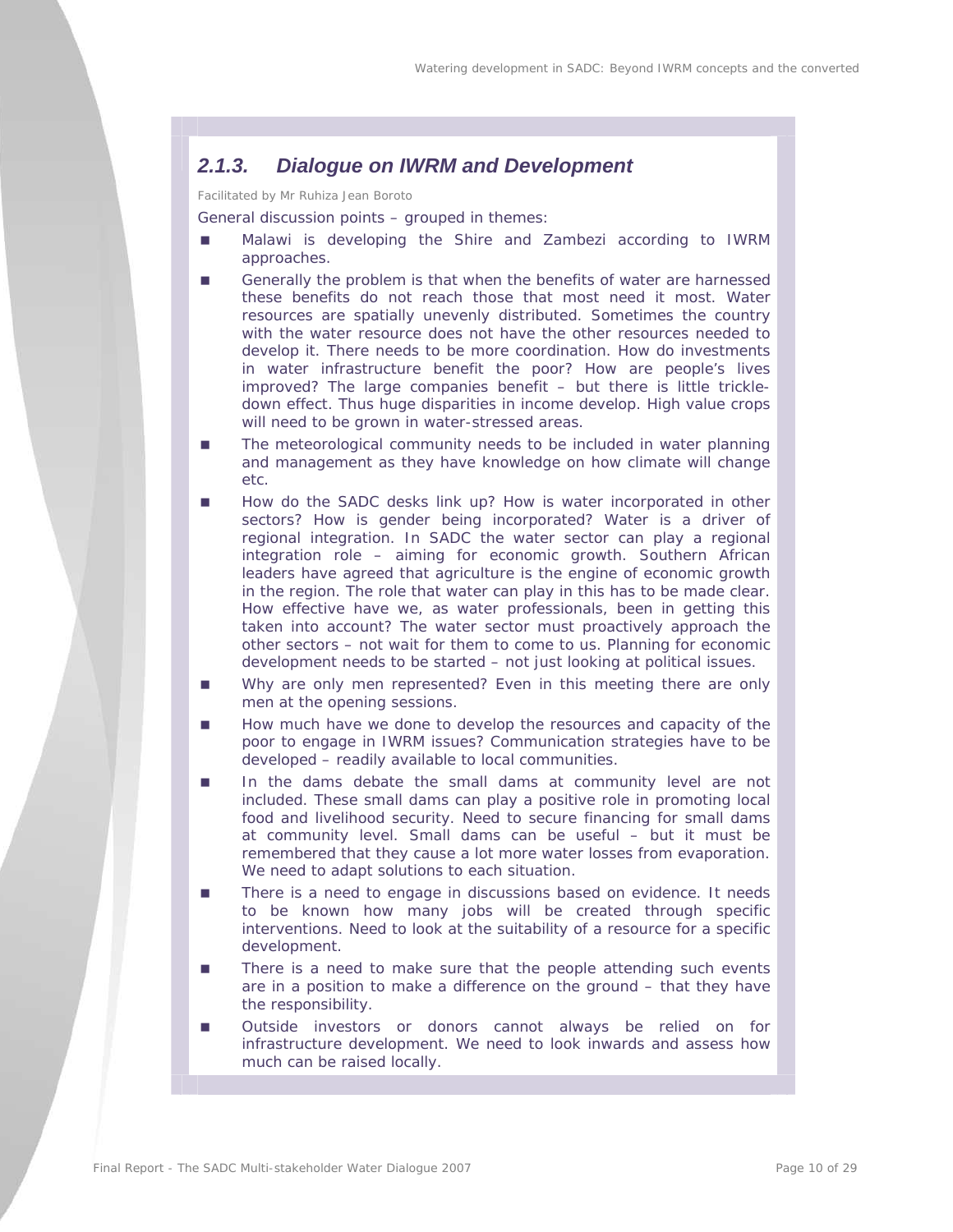Look at the roads being built through the levying of fuel usage charges. Some of the levies being raised in sectors like mining and tourism should be diverted to water infrastructure development. Look at the example of Israel – desalinating water at \$0.60 per cubic metre. In Germany levies from other energy businesses are used to support solar panel production. Innovative solutions like these need to be developed.

- The Songwe river experience people living in poverty and yet they are managing to implement small actions to improve their livelihoods. Construction of irrigation schemes, fish farming ponds etc.
- There is a need to unpack what IWRM really means. What does "capacity building" mean? We need to sort these things out before moving on. There is a need for capacity building – continuous training – to be able to compete internationally.

# 3. IWRM AND PEOPLE'S LIVELIHOODS

# **3.1. Session 4: Water Improving People's Livelihoods**

# *3.1.1. Water for Food – Improving Food Security at Household Level*

*Mama Tshepo Khumbane (From the Community)* 

It is important to work with what nature has given you – hands, sun, soil, water etc. There are high levels of malnutrition in the Limpopo province of South Africa – with impacts on the young as well as adults. The net result of this poverty was a high crime rate.

Thus she started mobilising people in the district – engaging all stakeholders – health personnel, police, small business and a campaign against malnutrition was started. She bought a small plot in Bokgon – a region with bad soil, low rainfall and decided she would model how to do farming – through taking responsibility for the situation and using the limited resources available.

The Water for Food movement was started – forming a link between what is being discussed at a high level and the actions taking place on the ground. The movement is founded on two basic principles:

- Harvesting of rainwater
- Waste management and recycling (from the dumps, grey water re-use etc)

Communities are encouraged to use the resources available to start farming and producing enough food for their own needs as well as to sell. This has had a marked impact on household food security as well as community stability and security in areas where it has been operating. Each person trained up in the farming methodologies promoted by the movement is expected to share their skills and knowledge with others, along the principle of "Mankwankwane – you touch one – you touch the rest".

The success of the movement is based on having been through what the communities have been through. It is a free-flowing movement, people taking power over their lives – standing up for themselves.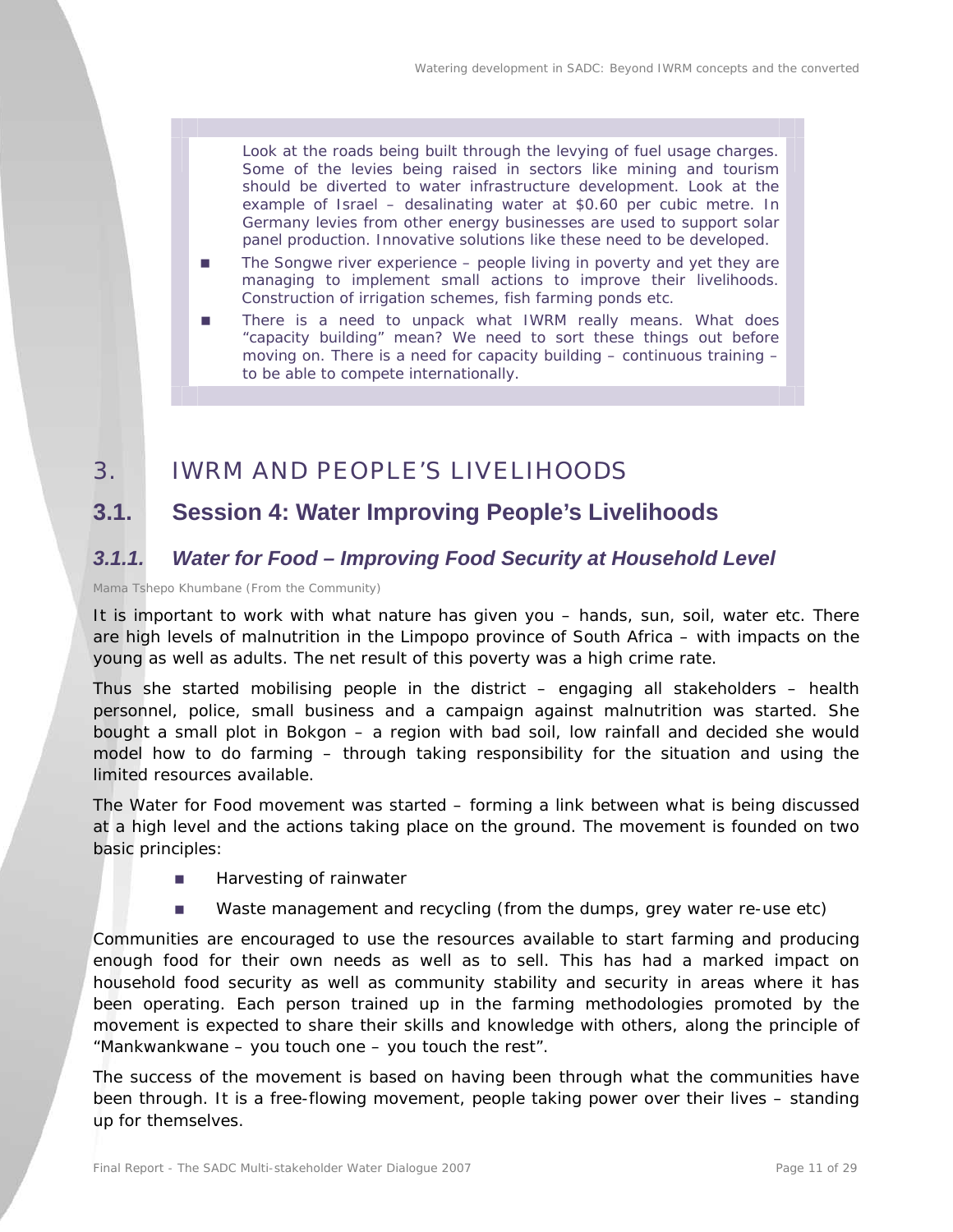# *3.1.2. Water and Food Security in the SADC Potential and Challenges of Aquaculture and Fisheries*

#### *Dr Sloans Chimatiro (NEPAD Secretariat – Fisheries Department)*

The key message is that great opportunity exists for fisheries and aquaculture to contribute towards sustainable food security and economic growth in the SADC region by:

- **Investing in water resources management that sustains aquatic resources,** including inland fisheries;
- **Strengthening collaborative management of trans-boundary river and lake** basins;
- **IMPROVING OVER ALL MATEL EFFICIENCY and productivity of farms through** integrated aquaculture-agriculture and irrigation-aquaculture.

Inland fisheries are important in the region as fish, fishing and fisheries are an integral part of the culture and economy of many peoples and countries in Africa. These fisheries can be exploited quite easily using simple technologies, and are often well-integrated with farming and other economic activities. In the large waterways of the region – Zambezi, Congo, Orange and Limpopo rivers and lakes such as Lake Malawi there are well established fishing economies spreading to other parts of the region. In several of the SADC states fish accounts for between 25 and 50 percent of daily protein intake amongst the population.

The ecology for productive fisheries relies on two eco-systems concepts:

- **The river continuum concept which describes the nutrient and energy** pathways along the river, mainly the upper reaches. Degradation and transmission downstream of material entering the river in its upper reaches provides vital nutrients;
- The flood pulse concept which describes the relationship between the river and its floodplain, mainly the lowland rivers. Seasonal inundation of the floodplain releases nutrients in this ecosystem.

Therefore, it is important to maintain connectivity and water flow in the river and between the river and its floodplain. There is close correlation between river discharge, flood events, or amount of water in the systems to fish catches

Consumptive use of aquaculture is negligible because water is the fish's habitat. Integration of aquaculture in agriculture reduces consumptive use to only evaporation and leakage because the water can be used to irrigate crops – recycling nutrients from the fish to be used as inputs in crop production.

Challenges to fisheries and aquaculture production caused by other water uses include the construction of dams and flood control infrastructure, inter-basin transfer schemes and catchment land use. NEPAD FISH has set five priority areas to address these challenges:

- Investing in water resources management that sustains aquatic resources;
- Improving management of the coastal and marine environment;
- **Supporting trans-boundary management of shared fisheries resources;**
- **IMPROVING** overall water efficiency and productivity through integrated aquaculture-agriculture;
- Cross-cutting issues.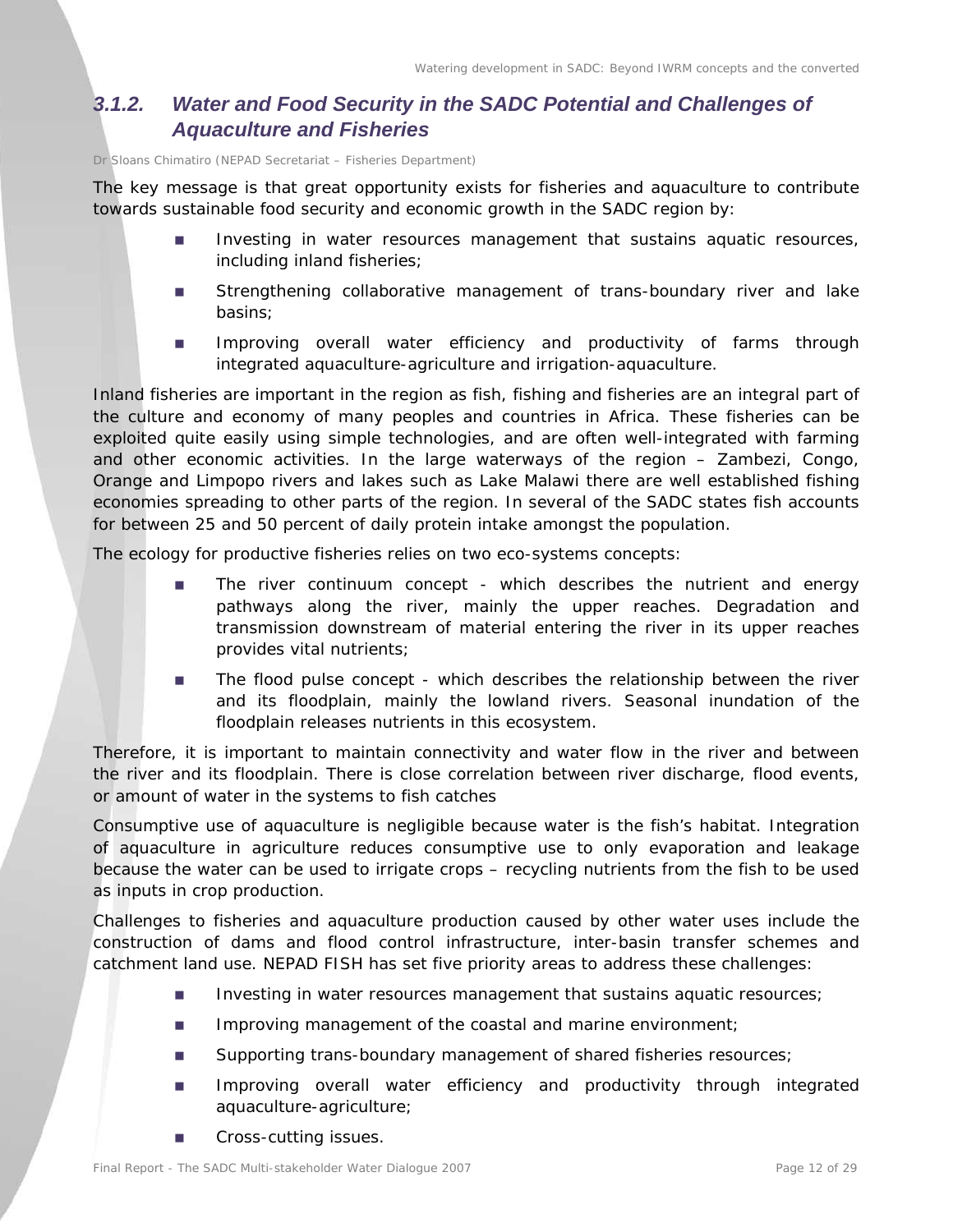In conclusion - Fisheries and aquaculture offer specific opportunities for achieving sustainable food and nutrition security in the SADC region. There exists an urgent need to implement available knowledge and technologies in integrated fish-water management, supported by strategy development and capacity strengthening at country and basin level. NEPAD FISH provides an instrument for supporting RECs and national stakeholders to improve investment planning and accelerate implementation.

# *3.1.3. Role of Water in Prevention and Treatment of HIV/AIDS*

#### *Ms Jacqueline Nzisabira (UNAIDS)*

The countries of the SADC region have the highest HIV/AIDS prevalence rates in the world – all between 15 and 35 percent. One of the impacts of this is the high number of orphaned children – making the passing on of knowledge and experience between generations difficult. The pandemic also is more prevalent amongst women than it is amongst men. Consequences of this differential impact are:

- **Property grabbing predominantly from female survivor—issues of property** ownership, insurance and loans;
- Child-headed household predominantly young female—potential drop out from school and early marriage;
- Grand-parent looking after orphans predominantly female;
- Recovery rate after-shock of death (male or female).

Implications of HIV/AIDS and the high death rates as a result include:

- **Incorrect prediction of future water demand;**
- Communities have a reduced ability to pay for services;
- **Loss of key technical staff involved in water management and provision,**
- Staff members with the disease show a decline in productivity;
- **Increased susceptibility of persons with the disease (due to compromised** immune system) to contaminated water;
- There is some risk that groundwater could become contaminated through the incorrect location or overfilling of graveyards – not that HIV/AIDS can be spread by groundwater, but rather that there is a risk of bacteriological overloading.

Gender, HIV and AIDS issues need to be brought to the centre of the Integrated Water Resources Management agenda. There is a need to shift away from the narrow approach to dealing with HIV/AIDS and towards a developmental approach, recognising a range of factors which make an individual vulnerable. These include poverty, lack of access to services (including water), weak social cohesion, unequal political power and voice and migration.

### *3.1.4. IWRM – Can it Contribute to Bettering Livelihoods?*

#### *Ms Noma Neseni (IWSD)*

The "Water Crisis" is one of deprivation in access to water services: poverty, weak legal rights and public policies limit access to the infrastructure that provides water for life and livelihoods. The principle challenges relate to the ability and capacity to utilise natural resources for improved livelihoods differ for rich and poor coupled with the fact that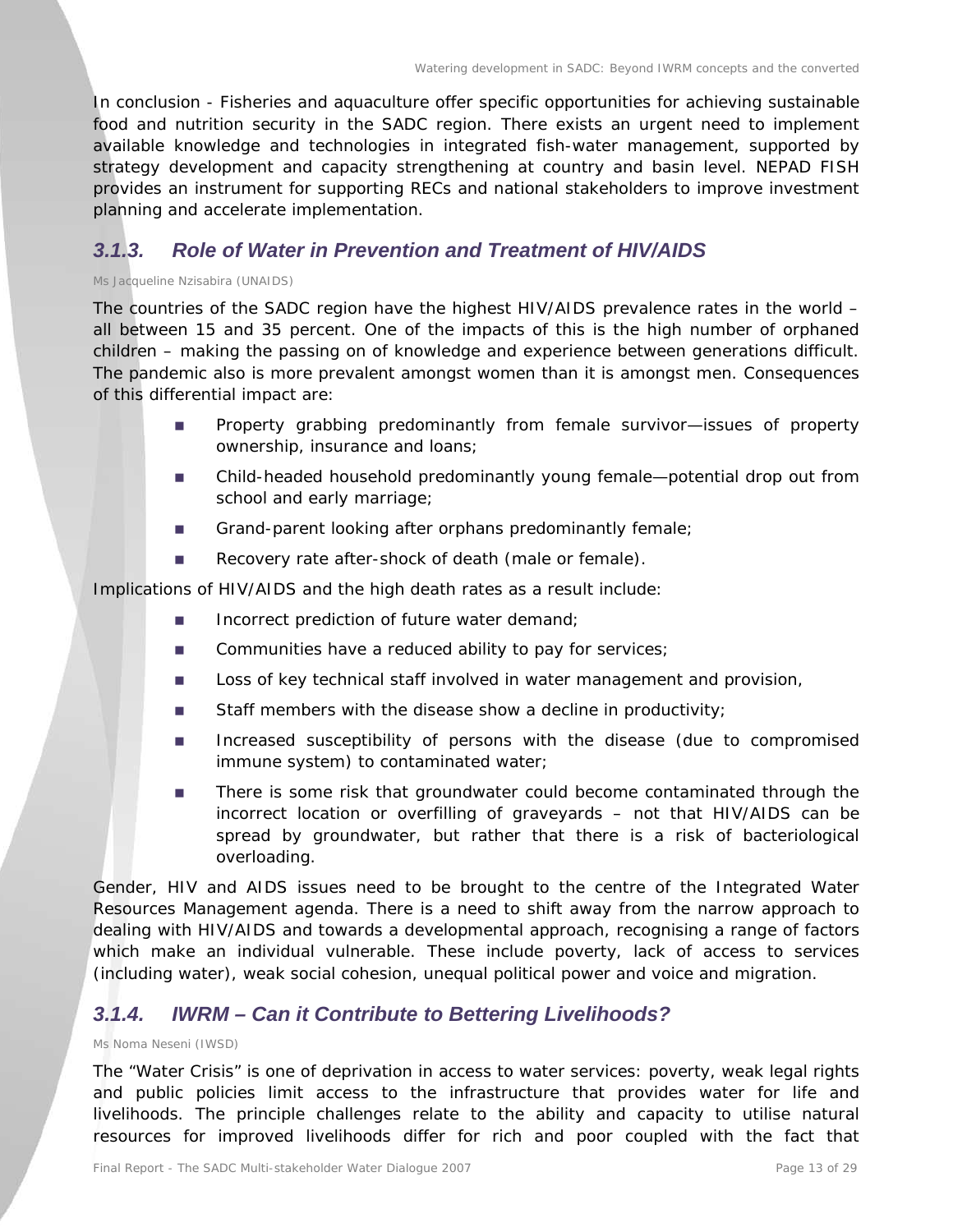livelihoods also depend on the availability of unpolluted water. This is compounded by the fact that human activities continue to degrade the environment and climatic changes intensify water insecurity and vulnerability of the poor.

Access to safe dignified sanitation is still a challenge – and this with an even lower political commitment than to water supply. In the least developed countries there are 1.8 million child deaths caused by water-borne diseases and 50% people suffer from water related diseases.

Who gets what when and how of the shared resource is a matter of water governance and therefore there is need to address this dimension (Figure 2: Addressing Water Governance)



**Figure 2: The dimensions to water governance** 

IWRM should be placed within the broader context of resource management and sustainable livelihoods placing people at the centre. Decision making should be at the lowest practical level where priorities in respect to livelihoods are best understood and the focus should be on problem solving with tangible results. While in the MDGs water and sanitation is a central feature, there is a need for a paradigm shift that places livelihoods analysis as the central feature in IWRM. There has to be continuous learning and sharing through multi-scale analysis.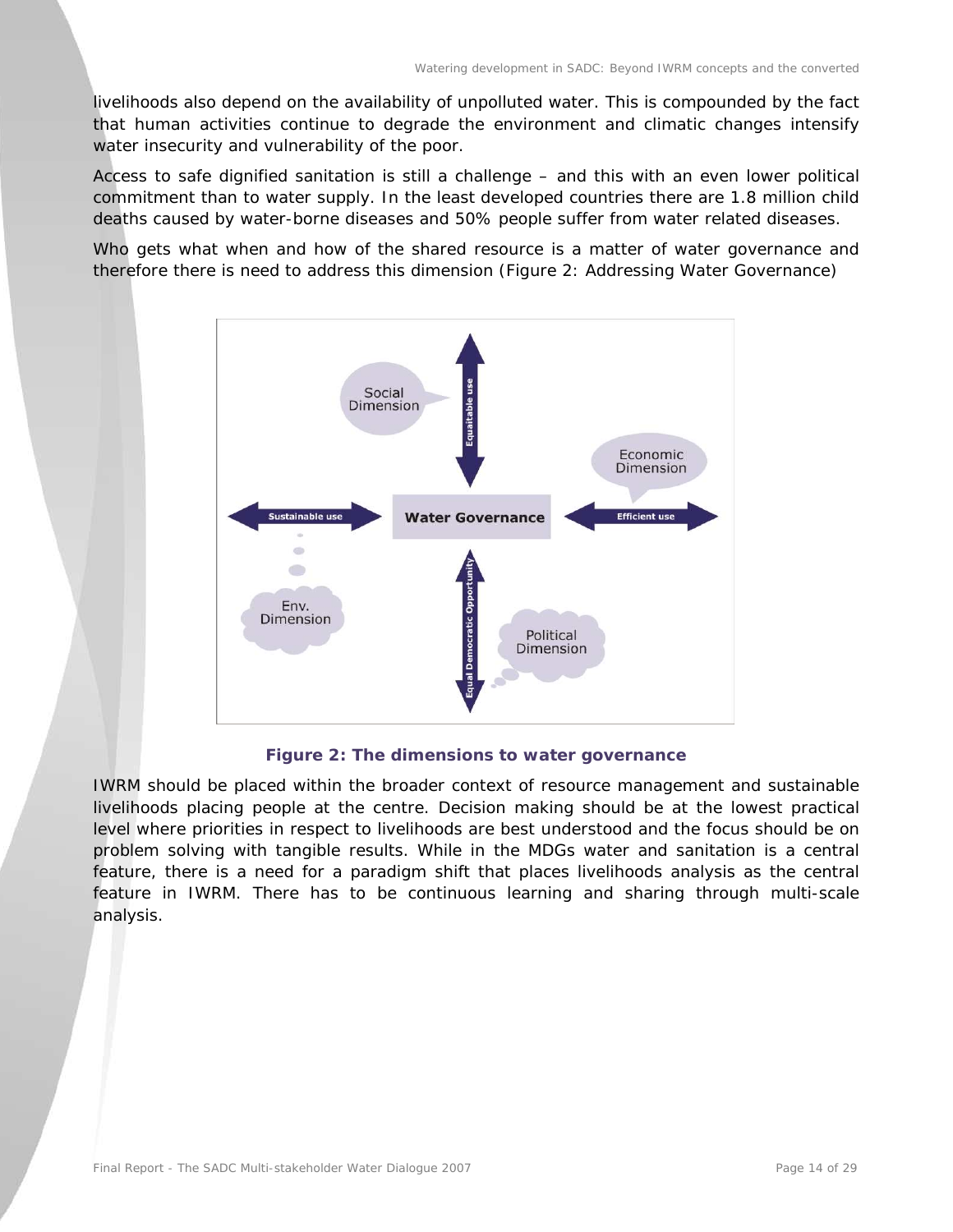# *3.1.5. Dialogue on IWRM and Plight of the Poor and Marginalised*

*Facilitated by Ngoni Mudenge (IWSD)* 

General discussion points – grouped in themes:

- Is the water-sector taking the matter of HIV/AIDS seriously? It would seem that it is not understood or taken seriously. At the SADC Secretariat there is a department devoted to HIV/AIDS issues. This department can provide support to the water sector. For instance – toolkits have been developed for the promotion of gender issues. To do it effectively one has to take the cultural setting into context. There are focal points for HIV/AIDS and gender issues. Perhaps a decision should be taken here to mainstream HIV/AIDS and gender issues in the SADC. The links between HIV/AIDS and water are strong and unexplored. Such as when infected women are encouraged not to breastfeed – exposing their babies to dirty water. With modern ARVs it is possible to live a productive life even if you have HIV/AIDS. We need to change our mindset and find ways to support people to carry on living productively – raising their quality of life. When policy is being developed the question has to be asked how it will limit or reduce HIV infections. Solutions have to be appropriate to the reality they have to operate in.
- Social organisation is inherently hierarchical gender issues have to be mainstreamed. Still, women and children rank on the lowest level of the hierarchy – still lack good access to water resources. Does IWRM open up opportunities to break the barriers of "containment"? From a young age girls and boys have to be brought up with equality of opportunity. There needs to be monitoring of the respective roles of men and women in society – daily activity charting is an effective tool. Must not separate the gender issue totally from the cultural context. Men and women both contribute – even if they have different roles. In rural areas people have multiple responsibilities – e.g. fishing and agriculture. The issue of sanitation has to be addressed – women have to walk long distances to use sanitation facilities, often in the dark – exposing them to risk.
- Should the discourse not move from "food security" and towards "food sovereignty"? Then one has control over what one eats. Dangerous to talk of "food sovereignty" as it can lead to inefficient use of water, driving scarcity in dry areas.
- The "wealth creation" approach to ending poverty with attention to distribution was previously suggested. This would then lead to an improvement in livelihood levels for the marginalised. Broad-based wealth creation is the surest path towards lifting people out of poverty. IWRM can contribute to this by letting decisions get taken at the lowest local level practical. For this to happen sufficient resources have to be devoted to capacity building. This will help issues like gender representation. Water is spoken of as a public and social good. But at what point does it become an economic good – to aid wealth creation? The shift from public good to economic good needs to take place. We need to listen to the communities as to how wealth can be created.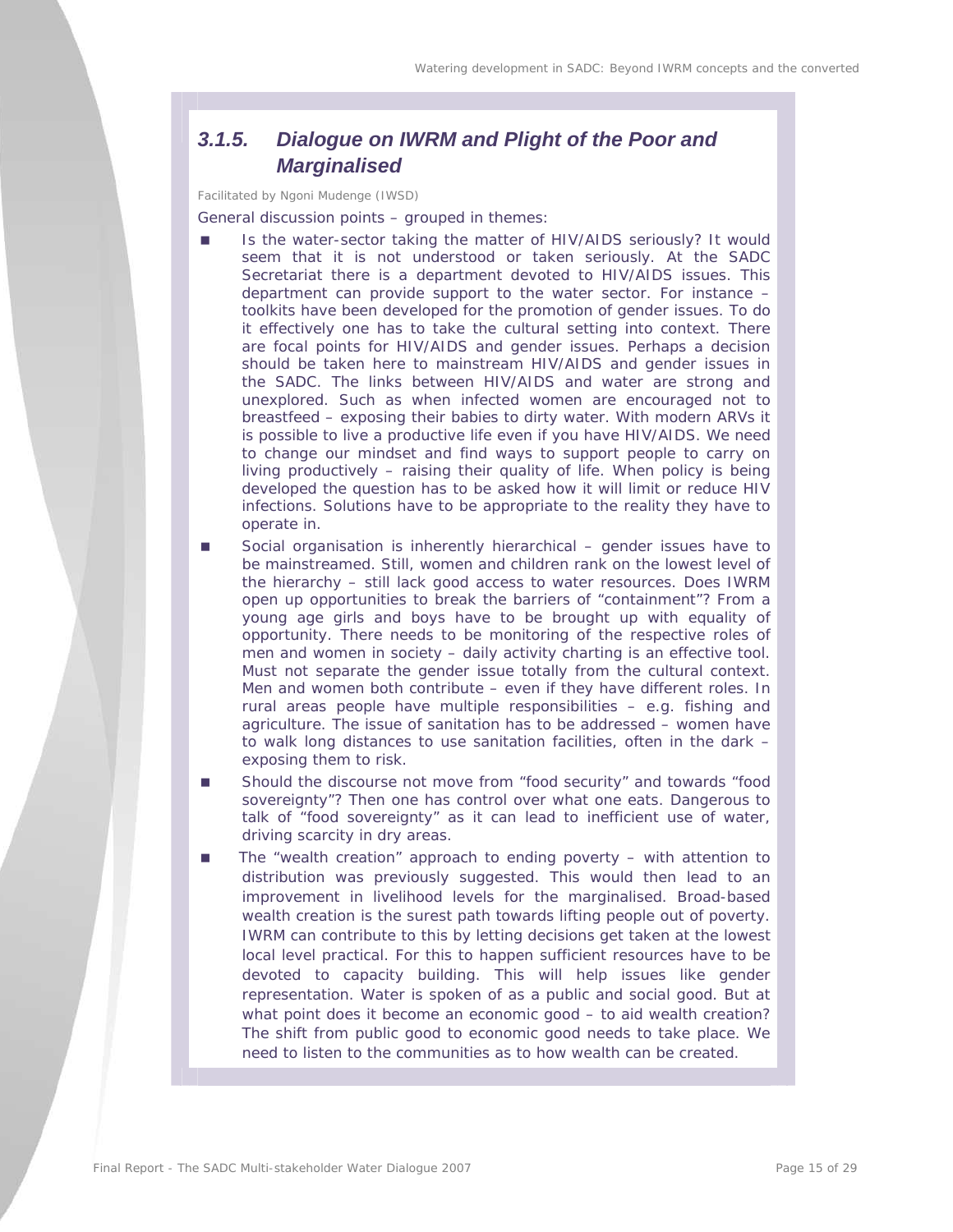Communities know what their problems are – and also know what their preferred solutions are. We need to be prepared to supply people with more than a bare minimum service. People should be able to move away from subsistence and towards wealth generation and retention.

■ The managers and decision-makers are the right target group – as they are the technical staff who is responsible for implementation. Not just the political decision makers and managers.

# 4. IWRM AND TRANSBOUNDARY WATER RESOURCES MANAGEMENT

# **4.1. Session 5: Transboundary Water Resources Management in Southern Africa Contributing to Regional Integration**

### *4.1.1. The Importance of Integrated Planning in Transboundary Waters*

#### *Dr Anthony Turton (CSIR)*

In South Africa water is a fundamental constraint for all development. In that country the National Water Resource Strategy has shown that around 96% of all readily available resources on a national scale have been allocated. There simply is no more water and basin closure is imminent in at least three of the major international river basins (Orange, Limpopo and Incomati). Water quality issues are now paramount because of loss of dilution and thus we are moving to an Integrated Salts Management paradigm as a result.

In the rest of southern Africa, given the high degree of reliance on shared systems, a hydropolitical complex is said to exist. This occurs where water issues form a coherent enough driver of interstate behaviour to be discernable as a distinct pattern of amity or enmity. Pivotal States in the Southern African hydropolitical complex include South Africa, Botswana, Zimbabwe and Namibia. Likewise, the pivotal basins in the Southern African hydropolitical complex are the Orange, Limpopo and Incomati river basins.

The existence of this complex means that national economic development aspirations are potentially constrained, making effective River Basin Commissions (RBC's) extremely important. The RBC mandate is driven by national interest – "To Compete? Or To Cooperate?". Given that all river basins are not equal, national strategy might not be the same in every basin to which a country is a riparian. So the river basin is not the best (or only) unit of analysis. The RBC is a legal and institutional manifestation of the riparian states interest in a given basin. But all riparian states are not entirely equal either – the concept of "hydrohegemony" or power (capability) asymmetry is important.

The trialogue model of water governance proposes three actor clusters – science, government and society. There is a dynamic interaction between these three (see Figure 3: Trialogue applied to the RBC situation).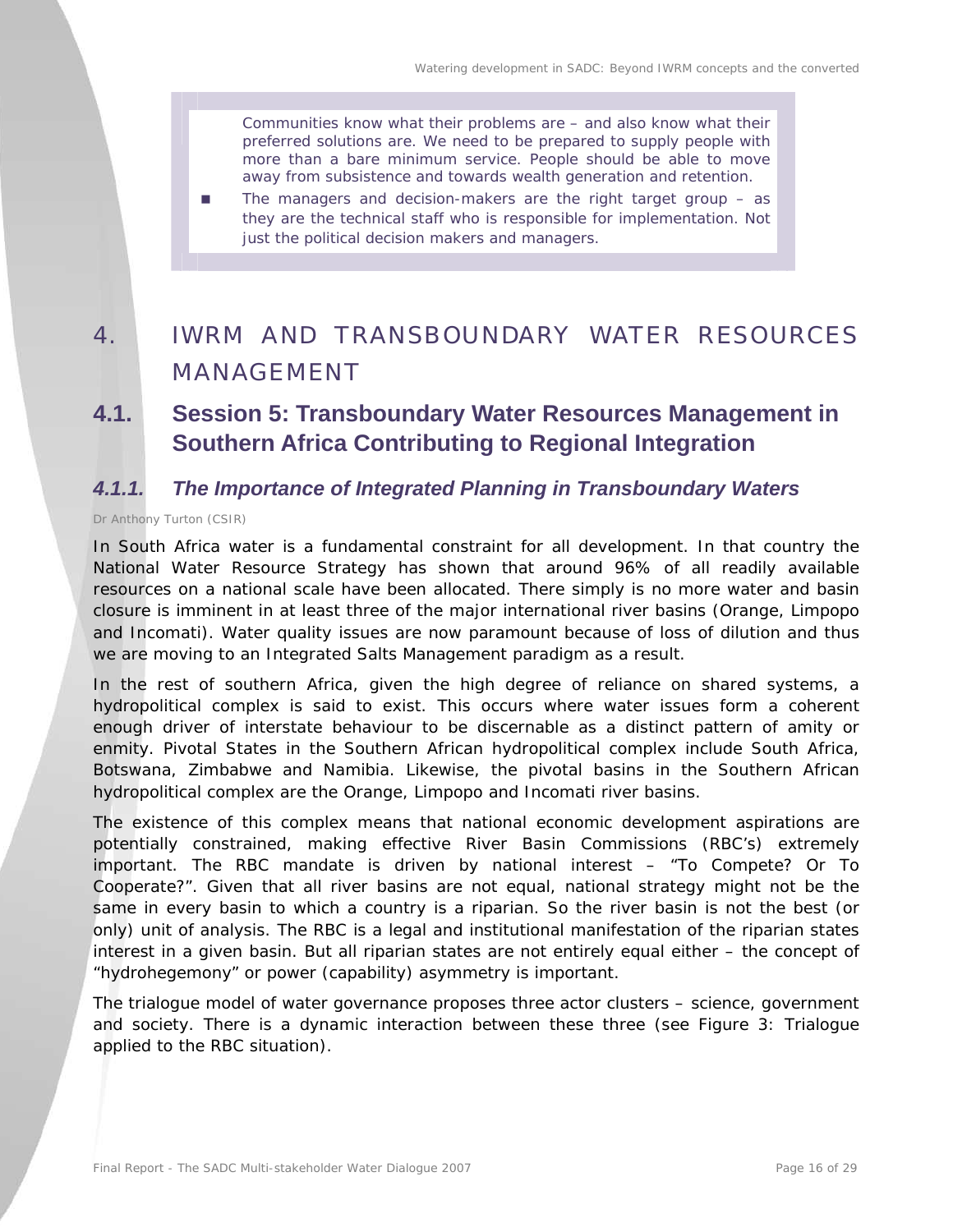



#### **Figure 3: Trialogue applied to the RBC situation**

River Basin management is complex at a number of scales, with a number of important questions posed:

- How can Science inform the decision-making process?
- Which form of Science is best suited to:
	- Inform government officials in RBC's?
	- Inform society so they can engage in meaningful and effective public participation processes?
- Where and how does Science interface?
- Whose Science is to be trusted?
- Can Science be used to balance power asymmetries?

### *4.1.2. Developing IWRM Strategies for Shared River Basins – the KOBWA and Zambezi Experiences*

#### **The KOBWA Experience**

#### *Mr Dennis Dlamini (KOBWA)*

The Komati Basin Water Office (KOBWA) was established by the Governments of the Republic of South Africa and the Kingdom of Swaziland to implement and operate Phase 1 of the Komati River Basin Development Project. This aims to relieve chronic water shortages and promote poverty alleviation initiatives using reliable water supply as a catalyst for economic development.

Transboundary water management is a challenge – requiring cooperation in the technical, political as well as the economic fields. The development of the Maguga dam has witnessed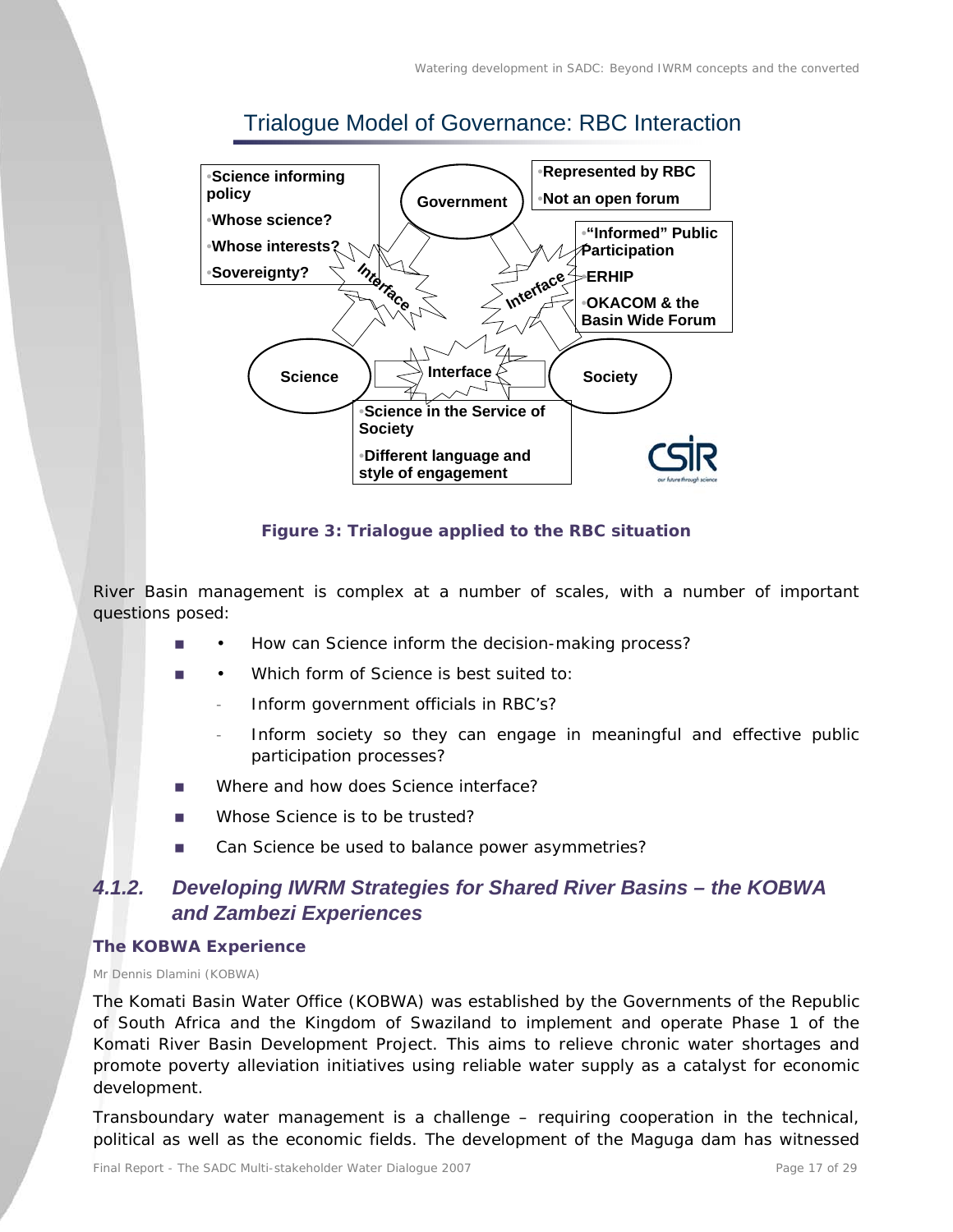long-term cooperation between the two countries. Tourism, hydro-electric production, agriculture, poverty alleviation initiatives and the Maputo corridor have all benefited. Technical cooperation has proceeded with national entities (e.g. Komati CMA and the Swazi Country Water Partnership), regional research initiatives (WRC, SANPARKS, DWAF, WARFSA, WATERNET and Confund) as well as internationally (ANBO, INBO and Romanian twinning). Training and capacity-building activities have included the SIDA-funded Transboundary Water Management course, with SIWI, Ramboll and ACWR, where KOBWA provides the field venue and organises the technical excursion.

Challenges for transboundary water management include water scarcity, compliance with environmental water requirements, international obligations, operational life of the reservoirs and systems protection. At present KOBWA is working on strengthening cooperation in the following four areas:

- **Monitoring and assessment** 
	- Cooperation with national monitoring programmes run by relevant government departments
- **Disaster and emergency preparedness** 
	- Disaster management authorities in partner states
- **Participation of Mozambique** 
	- Renegotiations (at higher level)
	- Informal interaction at operational level
- **Financial and Human Resources**

KOBWA has the confidence of the partners and users and contributing towards integration / cooperation between the countries involved and continually encounters challenges managing/operating the Komati system. KOBWA is perpetually seeking ways to improve system operation in order to realise maximum transboundary water management benefits

#### **The Zambezi Situation**

#### *Dr Jefter Sakupwanya (ZACPRO 6 Phase 2)*

The Zambezi river basin is the most shared basin in Southern Africa and third largest in Africa after the Congo and the Nile. The basin drains an area of 1.36 million square kilometres covering eight countries: Angola, Botswana, Malawi, Mozambique, Namibia, Tanzania, Zambia and Zimbabwe. The population living in the basin is estimated at 45 million people. The current reality in the Basin is one of increasing populations despite the impacts of the HIV/AIDS endemic. This is accompanied by rapidly increasing urban water demands and mounting environmental concerns. Poverty is also a persistent problem in the Basin with more than half the rural population living below the poverty datum line.

The major water use sub-sectors are:

- **The Environment**
- **Hydropower generation**
- **Agriculture**
- **Mining and industrial**
- **Domestic**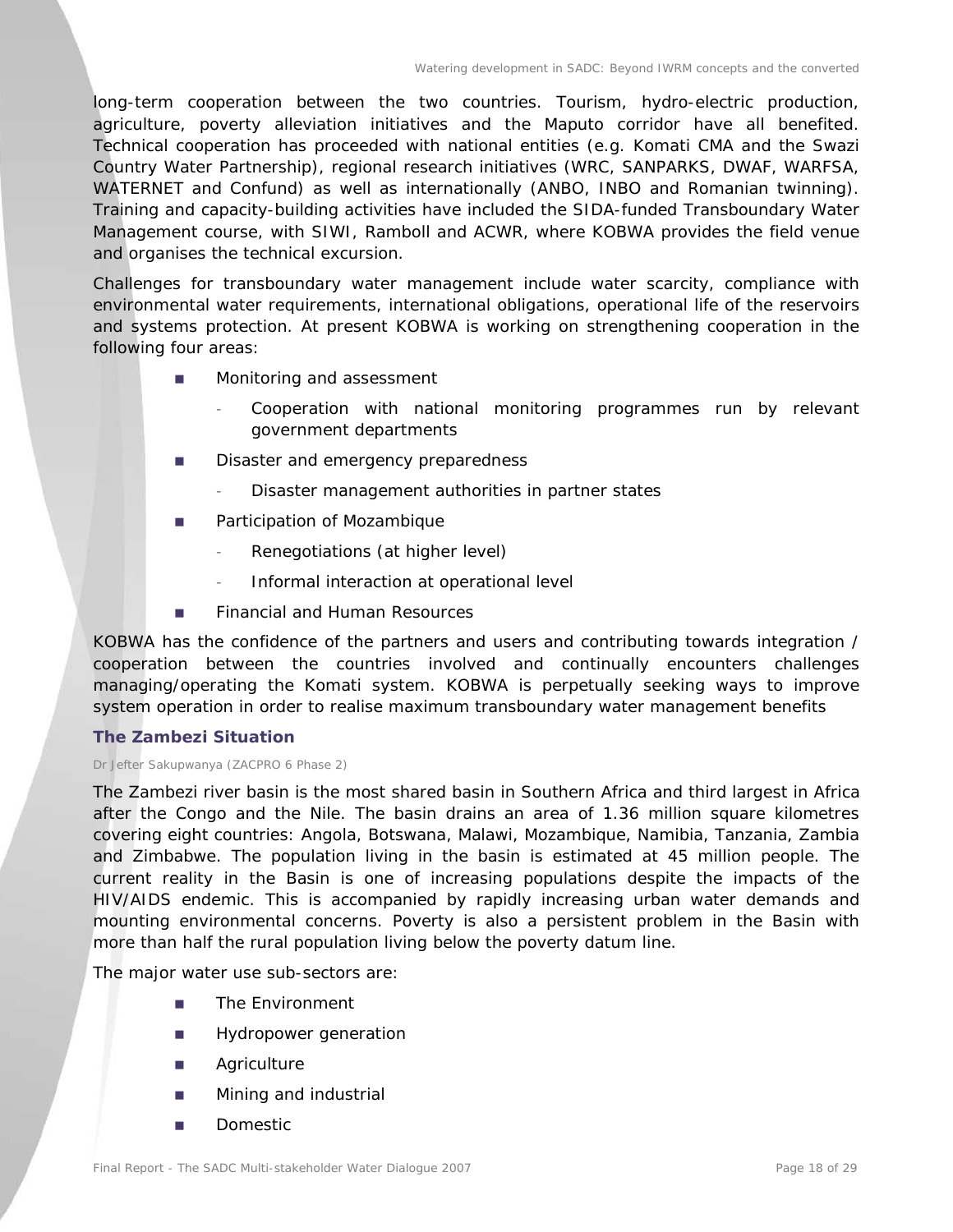- Recreational
- Fisheries

The overall objective of the Zacpro 6 (Phase 2) project is to improve integrated water resources management to facilitate equitable social and economic development, and protection against floods, droughts, water resources pollution and environmental degradation in the Zambezi River Basin. The project approach has centred on creating an enabling environment and building mutual trust and confidence. Common membership of the SADC and associated legislative frameworks such as the Protocol on Shared Watercourses has promoted cooperation amongst the basins states. The 8 riparian countries of the Zambezi River Basin share a vision of equitable and sustainable utilisation of water for social and environmental justice, regional integration and economic benefit for present and future generations.

National Steering Committees have been formed in each of the basin countries – providing a platform for stakeholders to provide input to the management of the basin. This provides a link between the project implementation unit and various national-level institutions involved. In the long run for stakeholders to participate effectively, their capacity should be enhanced.

The peculiarities of individual riparian countries should be recognised in designing interventions to enhance capacity as a way of levelling the playing field. The national governments working with civil society expedite the definition of the "rules of the game" in the management of the shared water resources.

# *4.1.3. Dialogue on the Importance of Regional Cooperation on Transboundary Water Management*

*Facilitated by Reginald Tekateka (DWAF)* 

General discussion points – grouped in themes:

Facilitator points:

- These RBO meetings take a lot of time out of ones schedule is it worth the effort?
- What do we mean by stakeholder participation is it just tokenism? If it is true stakeholder participation – then why do we still have RBOs run by governments?
- If they are so necessary then why are they not self financing?
- What if the basin states are not in fact committed to the process?
- Discussion:
- Where more countries are involved cooperation becomes more difficult. What tangible achievement can be identified out of the process of cooperating over a river like the Zambezi? Modern political boundaries are not respected by river flows. We need to manage within that context. Important to move forward with all parties concerned – that is where RBOs can play a positive role. In the Zambezi case a long term perspective has to be adopted – with the aim of developing regional stability and cooperation.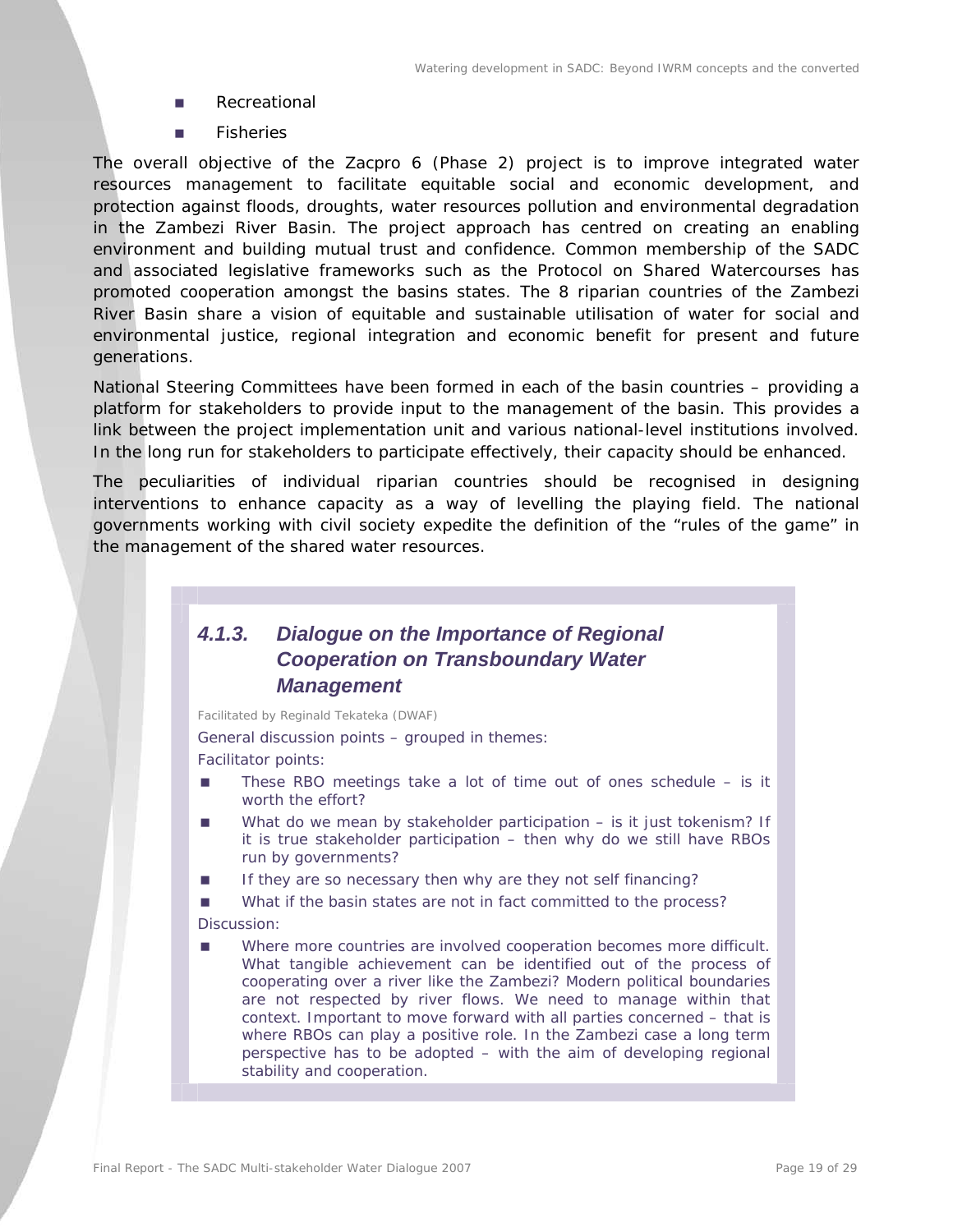Projects in the basin have led to the formation of trust and cooperation between states – data is being shared. Once this stability is present then it becomes possible to have investment in infrastructure in a sustainable way. The framework has to first be in place though.

- Activities around shared watercourses are process oriented not oneoff events. Trying to get cooperation between 8 or more states is complex. Tangible benefits are not limited to infrastructure development (dams and boreholes) – one also has to look at knowledge exchange, capacity building, trust formation, etc. This aids collaboration on joint projects later on. The discussions which started on the Zambezi led to the development of the SADC Protocol on Shared Watercourses – a cornerstone of management of transboundary basins. Important document as not all SADC states have ratified or signed the UN Convention – but its elements are now included in the Protocol.
- Government officials need to be involved to keep trust in the process. But, how will the poorest members of society be included in the structures – not just being "recipients of decisions without their involvement"? Government is the custodian of the wishes and aspirations of the citizens. In this part of the world there is some mistrust of governments – this needs to be rectified and the poorest of the poor need to be brought in. People on the ground need to become involved in the process of managing transboundary rivers. People also need to see direct and tangible benefits for them – not in the distant future but in the more near-term. There is a risk that there is too much talking and not enough doing.
- There are three dimensions to public participation:
	- Range from being informed to being consulted through to participatory decision making.
	- Level or scale  $-$  it is not possible for every village to be represented directly on an RBO. Not every individual can be involved – collectives of some sort have to be developed.
	- Responsibility of RBOs to encourage the formation of collectives to work in parallel on basin management issues. Individuals have to be mobilised – through farmers or women's associations etc.

How would the Trialogue model be implemented in reality – where does the responsibility lie? Water magnifies and follows existing inequalities in a country. Legislation like the South African National Water Act is designed to redistribute water allocation. Science has to also play a role in working on solving real issues faced by people. How do we "democratise" science? The media also has a role to play in this, but needs to be brought on board.

 Information can be packaged easily by powerful groups – but the voiceless, with information from the reality on the ground, cannot respond. Dr Turton extends an invitation to people who have not published before to come forward and tell their story – hoping to publish in the suitable forum.

We need to be self critical. Frequently the agenda set is one developed outside. Issues like the generation of hydro-power in the north of the region for use in the south have been left off. The Dublin Principles are environmentally driven. The States at Rio agreed on IWRM but with development and social aspects added. Are countries such as Botswana and Namibia water stressed?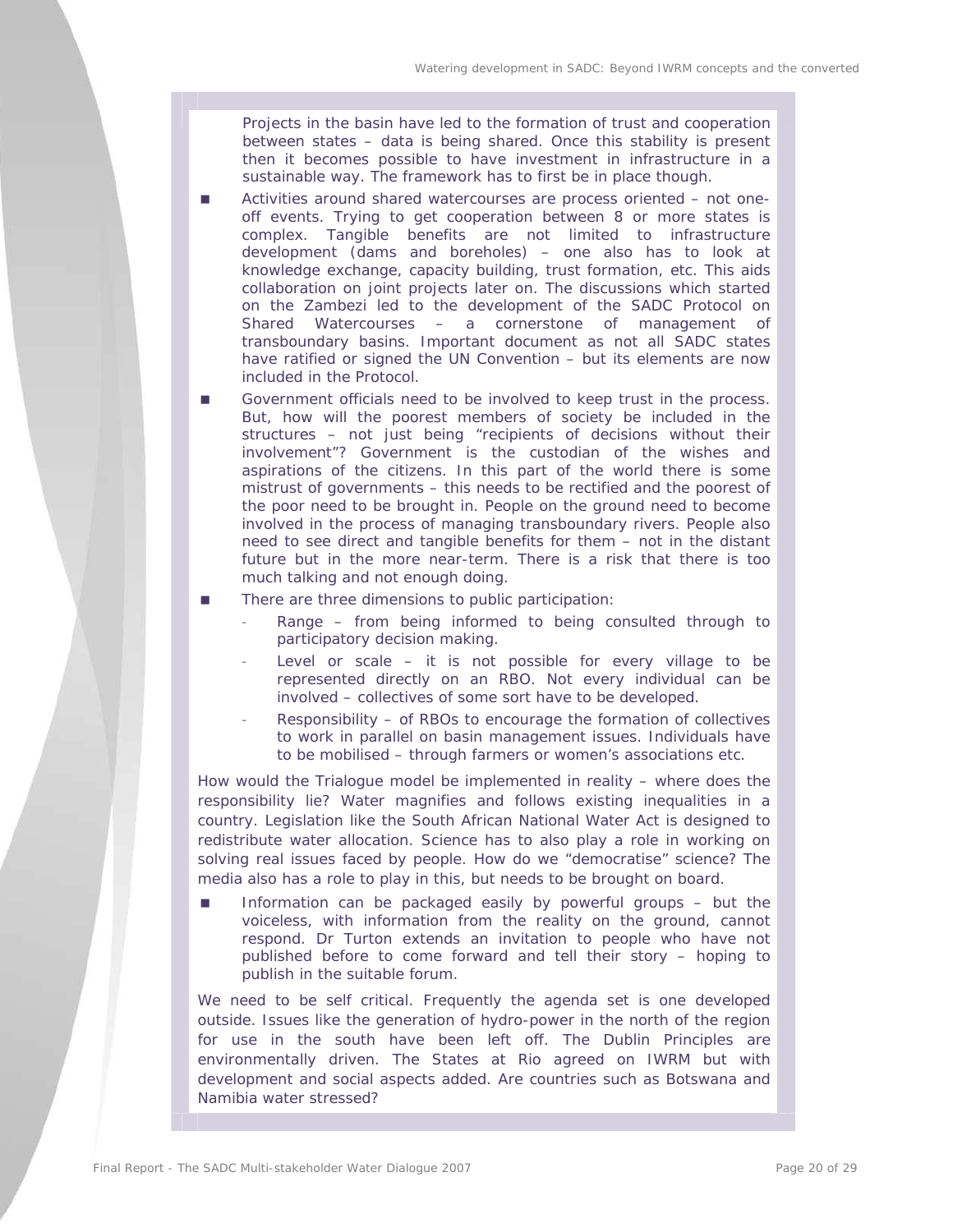They share large rivers such as the Okavango and Zambezi. Does the agenda reflect our priorities, or external ones? But – the Dublin Principles have been adopted by GWP and are referred to for that reason.

 What is the role of parliamentarians in the Trialogue? They need to be involved as they represent the people. But - Parliamentarians work on shorter time-scales, but transboundary water processes take long. But they do need to be informed and educated on the relevant issues.

# 5. IWRM AND NATURAL DISASTERS

# **5.1. Session 6: Coping with Water Related Natural Disasters**

### *5.1.1. Forecasting Systems in SADC – Securing SADC Water Future.*

#### *Dr Brad Garangaga (SADC)*

The SADC Drought Monitoring Centre is responsible for monitoring and predicting of climatic extremes such as floods and droughts in a timely manner with respect to their intensity, geographical extent, duration and impact. It was established in 1989/90 together with DMC Nairobi (now ICPAC) by African governments with the WMO as Executing Agency. Together they are responsible for 22 countries of Eastern and Southern Africa. The main activity of the centre is the monitoring of near real-time climatic trends and generating medium-range (10- 14 days) and long-range climate outlook products on monthly and seasonal (3-6 months) timescales. These products are disseminated in timely manner to the communities of the subregion principally through the NMHSs, regional organisations, and also directly through email services to various users who include media agencies.

The climate of the region is influenced by two main factors:

- **Example 21 Climate variability** 
	- The basic driving mechanism of steady-state climate: solar radiation and the rotation of the earth;
	- The circulation patterns of the atmosphere in southern Africa;
	- Applying climate information is important for socio-economic development: extremes in climate states (droughts/floods) often lead to have wreaked havoc in SADC from time to time.
- **E** Climate Change
	- There are negative impacts of global industrialisation on climate systems;
	- The circulation patterns of the atmosphere in southern Africa projected to change, leading to more severe droughts/floods;
	- Knowledge of this is important for socio-economic development planning.

During El Nino episodes, the bulk of Southern Africa is very likely to receive considerable rainfall deficits. On average El Niño events occur once every four to seven years. Both El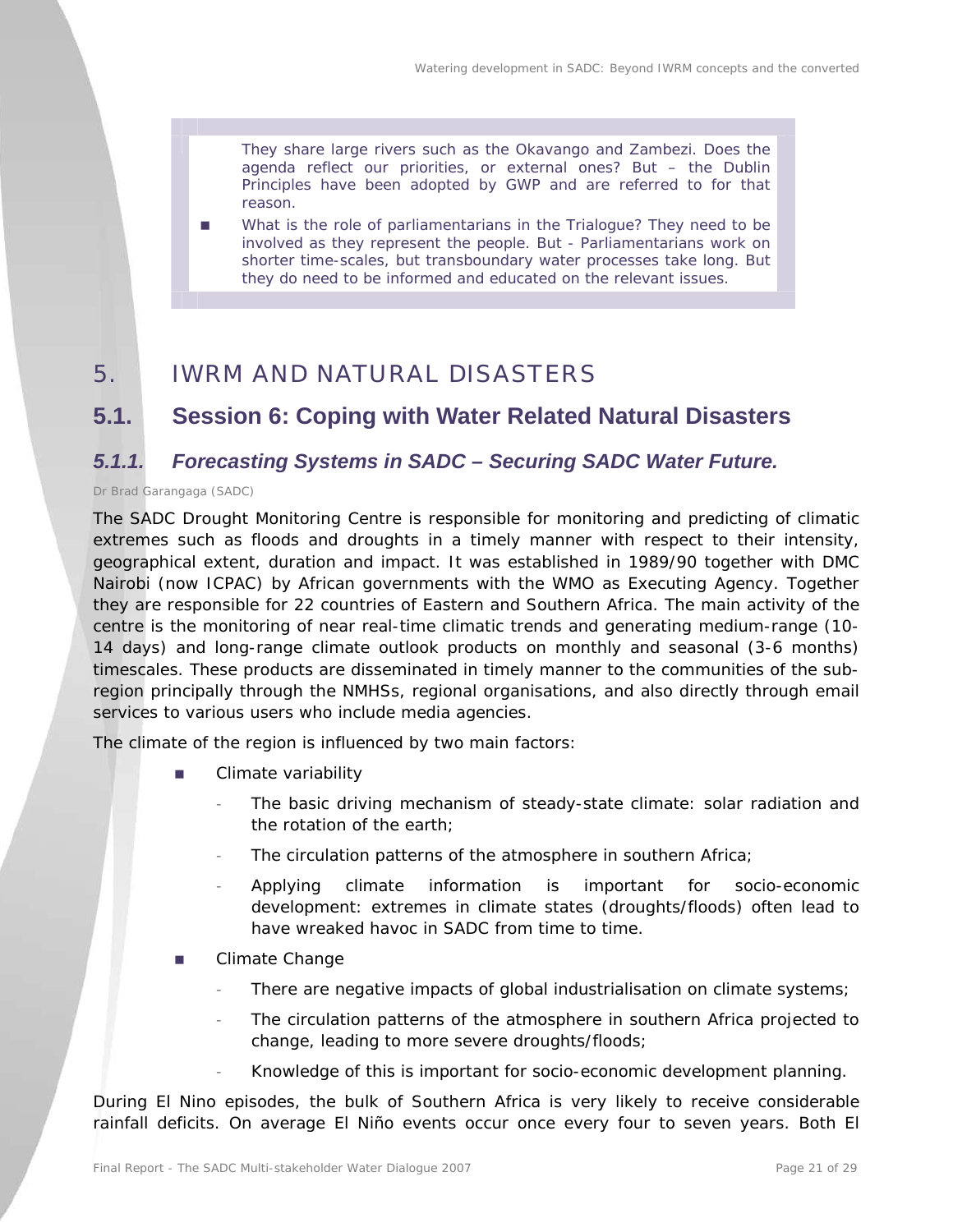Ninos and La Ninas tend to be associated with negative societal impacts over many parts of the globe. This is especially so across most of southern Africa.

Climate scientists worldwide are working tirelessly to improve techniques of climate monitoring and predictability in order to better serve all sectors of communities. The contribution of climate system monitoring and prediction to the economic and social development of mankind is now widely recognised.

The centre, in addition to supplying meteorological products, also engages in capacity building initiatives for various stakeholders and represents the region in a range of national and international panels, seminars and conventions.

Challenges for the centre include the dwindling hydro-meteorological data collection platforms in the region, inadequate infrastructure and appropriate capacity (human and equipment), inadequate coordination and communication between meteorologists and various users groups and the unavailability of advanced technologies in climate prediction and applications.

### *5.1.2. Impact of Climate Variability on Water Resources in Southern Africa*

#### *Prof. Roland Schulze (UKZN)*

Water resources management can be divided into three main perspectives:

- River basin in-stream and off-stream uses;
- Supply/Demand including existing as well as future situations;
- Organisational at institutional as well as individual levels.

Rainfall variability in the SADC region is amplified by the natural hydrological system – with a low conversion of mean annual precipitation to mean annual runoff. Land use patterns change often, either by intensification (e.g. afforestation) or extensification (e.g. Overgrazing), having an impact on the ratio of stormflow to baseflow patterns. Thus timely and accurate hydrological forecasts need to be made, with frequency dependant on the application:

- Near Real-time Forecasts (Now to Days) warnings, hydropower releases etc,
- Short and Medium Forecasts (Days to Weeks) irrigation scheduling, reservoir releases and crop yield estimates;
- **Long Term Forecasts (Month to Season)** hydropower sales, labour and equipment costs, planning national food support etc.

Climate change is a reality and has to be factored into future planning. Most of the world has experienced increases in heavy rainfall events – even if the averages have remained the same. Drought is also becoming more prevalent. In South Africa many areas have experienced a shift in the timing of rainfall – either earlier or later than the average. More work needs to be done to downscale global scale climatic data to the regional and local levels. This then needs to be fed into models which can analyse the impacts on streamflow and water availability. From this we need to start developing strategies for adapting to the threats of climatic change – by becoming aware of the threat, then developing the intention to adapt followed by active adaptation.

#### Adaptation should:

Reduce vulnerabilities of people and societies to: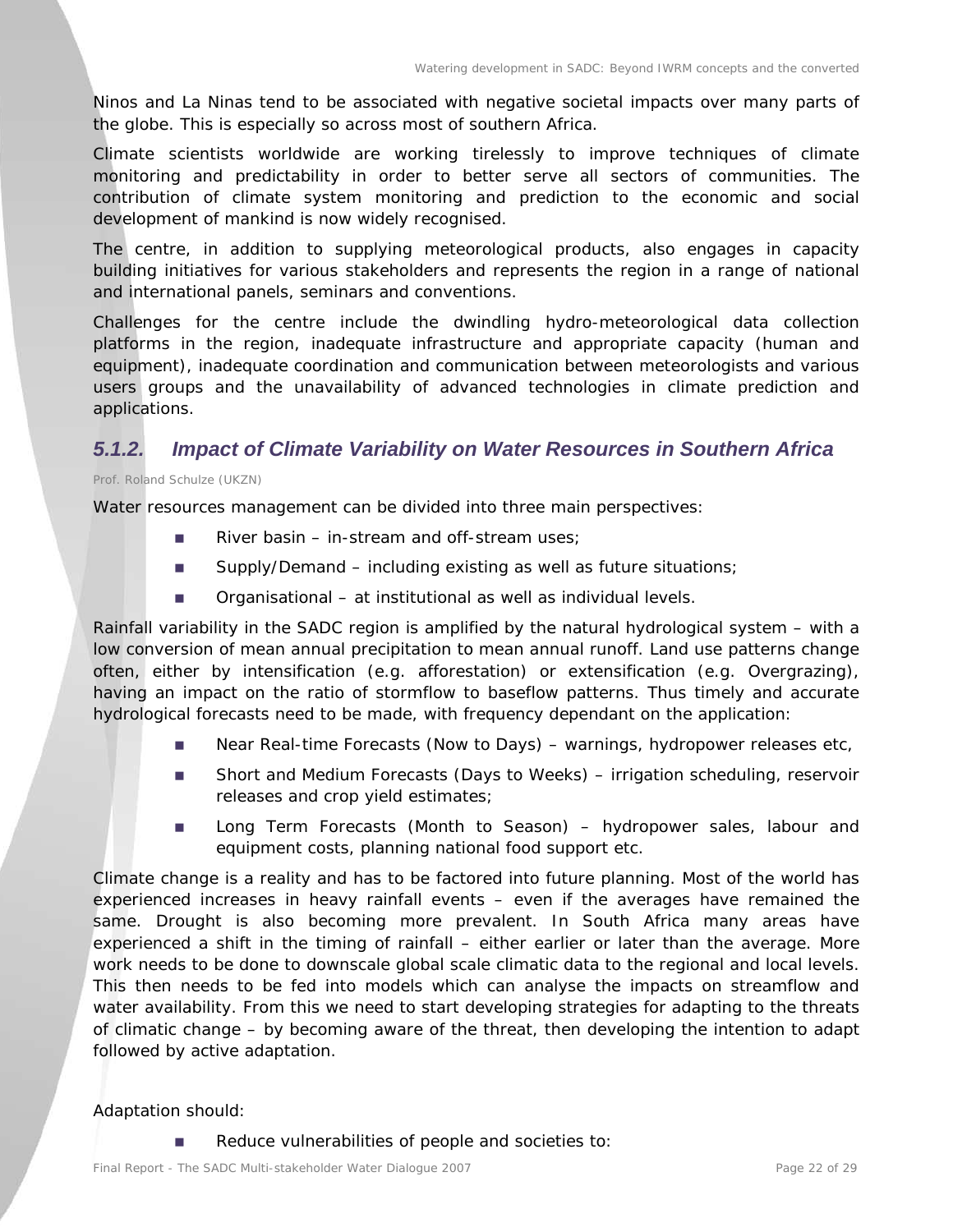- Shifts in hydro-met trends
- Increased variability
- Increased extremes
- **Protect/restore ecosystems which provide land/water resources and services**
- Close gap between water supply and demand

### *5.1.3. Natural Water Disasters – is there a Role for IWRM?*

#### *Dominic Mazvimavi (HOORC)*

A disaster is "a serious disruption of the functioning of a community or a society causing

widespread human, material, economic or environmental losses, which exceeds the ability of the affected community or society to cope using its own resources". These typically include an interaction of extreme hydro-meteorological events and human activities such as tropical cyclones, landslides and mudflows, floods and droughts. Floods and droughts are impacted by:

- Climatological factors cyclones, El Nino, etc.
- **Drainage basin conditions topography, drainage network, soil type, land** cover, etc.
- **Human dimension settlement patterns, land use and management, livelihood** options, etc.

Drought is the "deficiency in the normally expected rainfall over a substantial area". Thus a naturally arid climate is not necessarily a drought – of more importance is a deviation form the mean. The problem lies in determining what is "normally" expected, especially in regions with high natural climatic variability. This makes it difficult to determine the onset and cessation of a drought, making forecasts and prediction on which to base warnings difficult. There are four main phases of drought – with increasing complexity of impacts and duration of effects:

- **Meteorological**;
- Agricultural;
- **Hydrological**;
- Socio-economic and political.

What is needed is an integrated approach for reducing risk of floods/droughts, reducing the vulnerability of communities, improving preparedness, and improving knowledge. This needs to be implemented at the basin, national, and transboundary levels. We have to plan and have measures in place for the occurrences of floods and droughts. Thus the goal of Water Resources Management is to manage the spatial and temporal variability of water including flooding and droughts.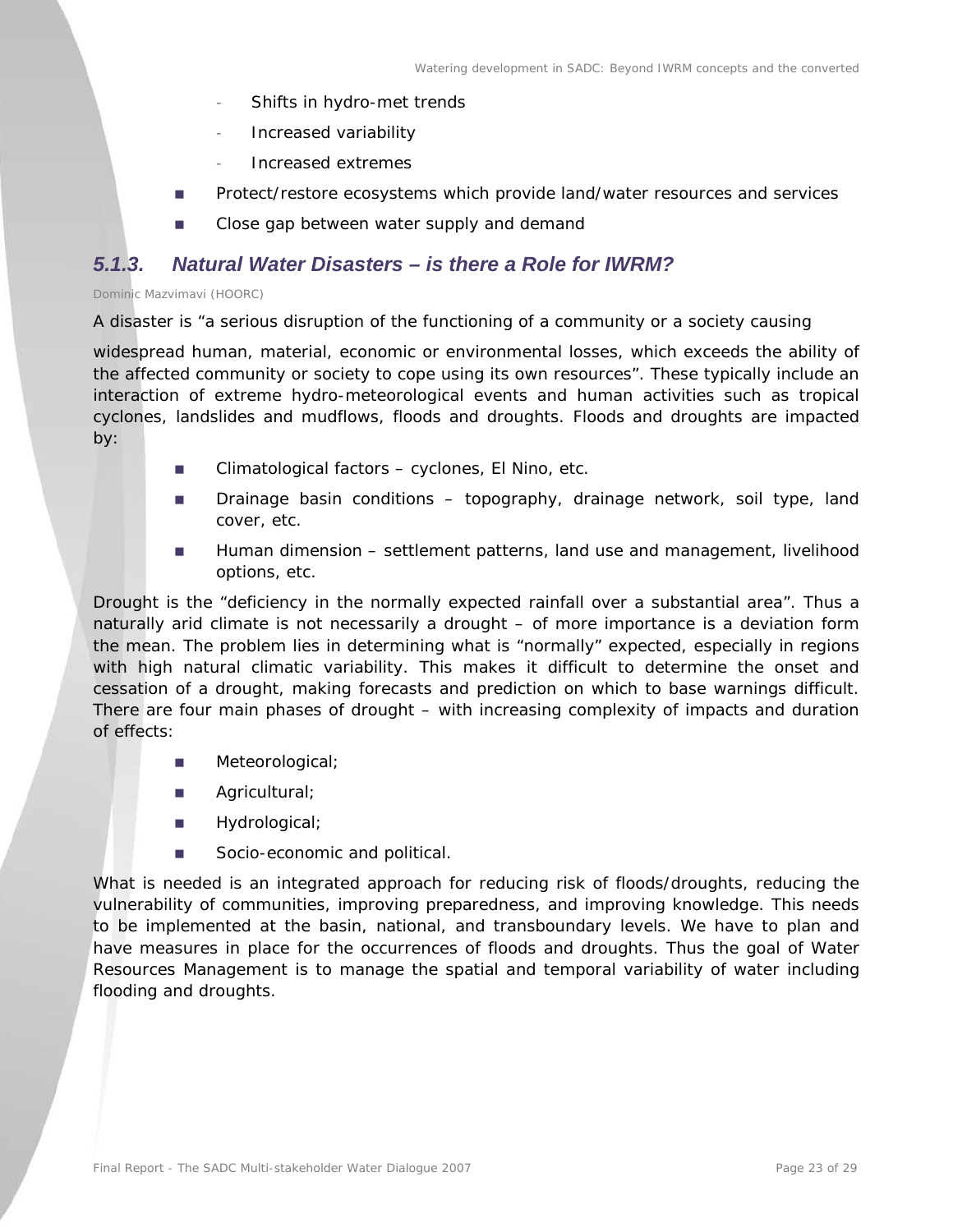# *5.1.4. Dialogue on Role of IWRM in Resilience Building*

*Facilitated by Eben Chonguica* 

- Information needs to be decentralised and taken to the ground to people who rely on it. The message needs to be communicated directly to the household level – making the message interesting, fun and useful. Strategies need to be developed to adapt to the reality of climate change. We need to build resilience to cope with climatic change – starting on the lowest levels. Capacity building needed.
- New threats such as tsunami's and FETCH pose threats to low-lying communities and should be investigated. What about issues of water quality? It is not only quantity issues which pose a risk to populations. Has the water sector developed a position on climate change? The sector is going to have to develop responses to climate change and then commit resources to them. We as a technical community have a responsibility to provide input to other sectors on the ramifications of this important issue. We need to develop drought resistant crops – whether through GM or not.
- It must be realised that even in DRC there is water stress in the southern regions there have been below average rainfall levels in the past 10 years. More research should be done in that country by the DMC of SADC. Referring to rainfall figures for the DRC – these are averages taken over 30 years. It is recognised that there are variations.
- Floods are not all bad some livelihoods are reliant on them  $-$  e.g. fisheries and silt on floodplains. Investigations need to be made to look at ways for communities to adapt to floods and benefit form them.
- **EXECONSTRUCTER 2018 CONSTRUCTER IS CONSTRUCTED THE CONSTRUCTER IS CONSTRUCTED TO A CONSTRUCTER IS CONSTRUCTED** the compartmentalisation of rainfall in a particular area. From this the drivers of the climate in those zones can be determined.

# 6. SPECIAL PANEL SESSION – POLICY INTO PRACTICE WITH PARLIAMENTARIANS, MEDIA, PRACTITIONERS AND POLICYMAKERS

*Facilitated by Mr Chanda Chimba* 

Inputs from the panellists about the seminar:

- It was good to have presentations from the academic perspective as well as the practical, but there was not enough time for discussion.
- Succeeded in bringing different groups together to discuss water issues.
- More action on the ground is needed put those reports into practise. Lessons can be learned form Ma Tshepo.
- Water challenges us but also inspires us to think differently. It can unite us and it can divide us. Water needs to be used as a vehicle for economic development. Discussions have been constructive.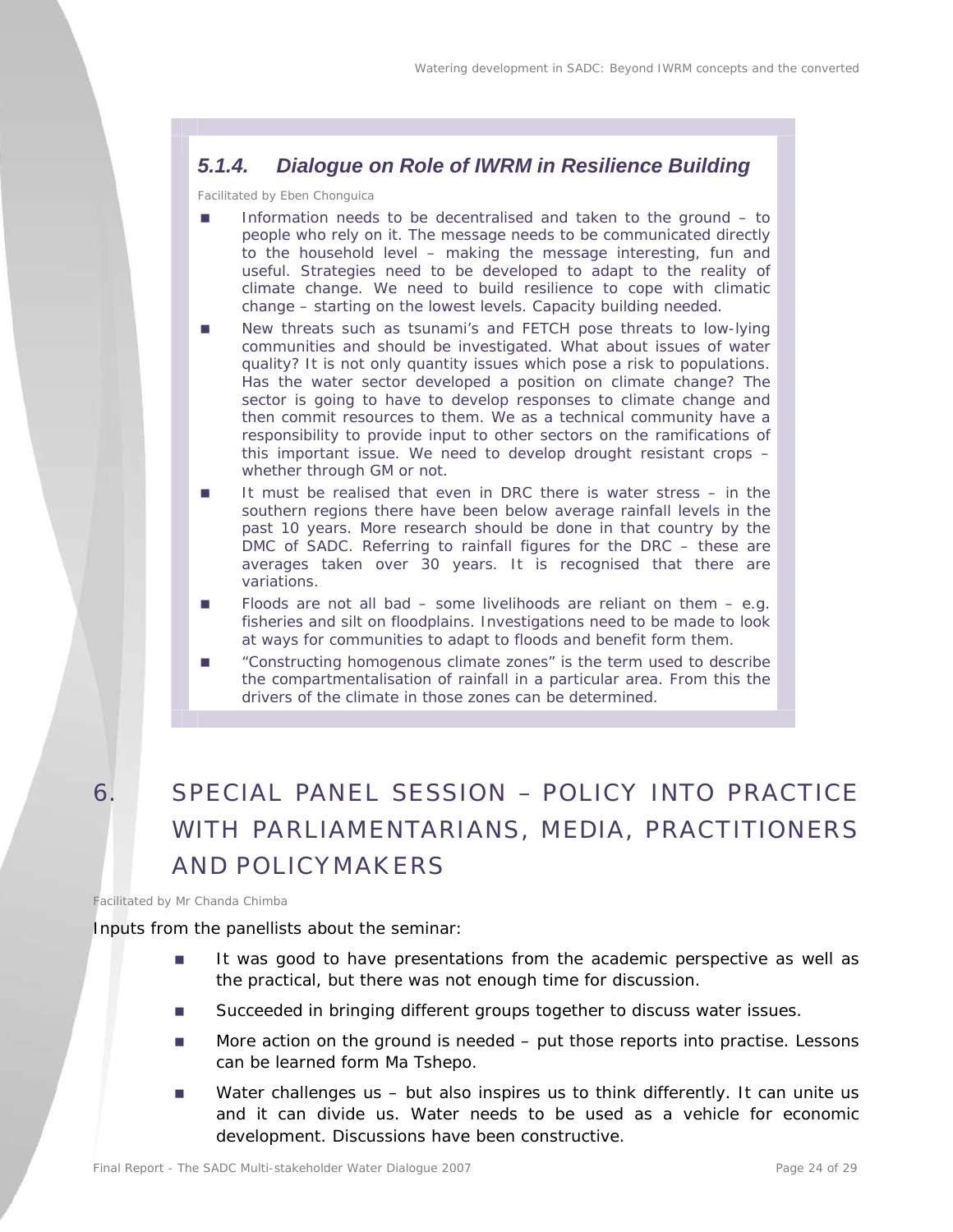- Good to have non-water sectors reflected as it will grow the water sector.
- Parliamentarians can benefit form being part of these discussions the SADC Parliamentary forum could be a platform for reaching the "unconverted". Science is being made alive – technical issues are being made development issues.
- **E**vident that there are many challenges which remain to develop water resources for livelihoods.
- "Social protection programmes" need to be brought into water projects. Sanitation access must also be promoted more strongly.
- This dialogue should become a continuous process.

#### *Question from facilitator: The region has lots of water – so why is it that millions in the region don't have access?*

- "Some are more equal than others" when it comes to the allocation of water. The inherent stratification of society leads to inequitable allocation. It has to be recognised that everyone has the same legitimate need for water. It is a societal issue – these structures need to be re-defined. What did not come out much was the need to recognise water as a basic human right. The privatisation of water leads to some getting a lot and others getting little. But - water as a human right is a good idea – but if you make that promise you have to be able to deliver. You should first make sure you can deliver on the promise. When one speaks of water as a right it is in fact the "access" which is the right. This access can be defined in terms of what the government can realistically deliver. It is the function of government to provide sufficient water for human dignity for the whole population.
- The low assurance of supply leads to inequality. This region needs investment in water infrastructure to improve assurance of supply. Our levels of technology need to be improved so as to reduce pollution loads. We are currently at the limits of what can be achieved. We have to start allocating resources (financial) to where our priorities are.
- **Physical scientists have a better understanding of the importance of balance.** We need to integrate the customary laws and decision-making structures in communities into water management systems. The degree of ownership is low. Very little is being done to conserve or recycle water. Rainwater harvesting is not happening. Politicians should be listening to the people – and implementing what is needed. How do we factor in the issue of corruption in the supply of water?

*Question from the facilitator: "What is the role of the private business sector in the efforts to supply and manage water?"* 

> ■ Water allocation favours the business sector. But water should also be a social good. Businesses could put funds into water infrastructure development for local communities. But - The business of business is business. Their only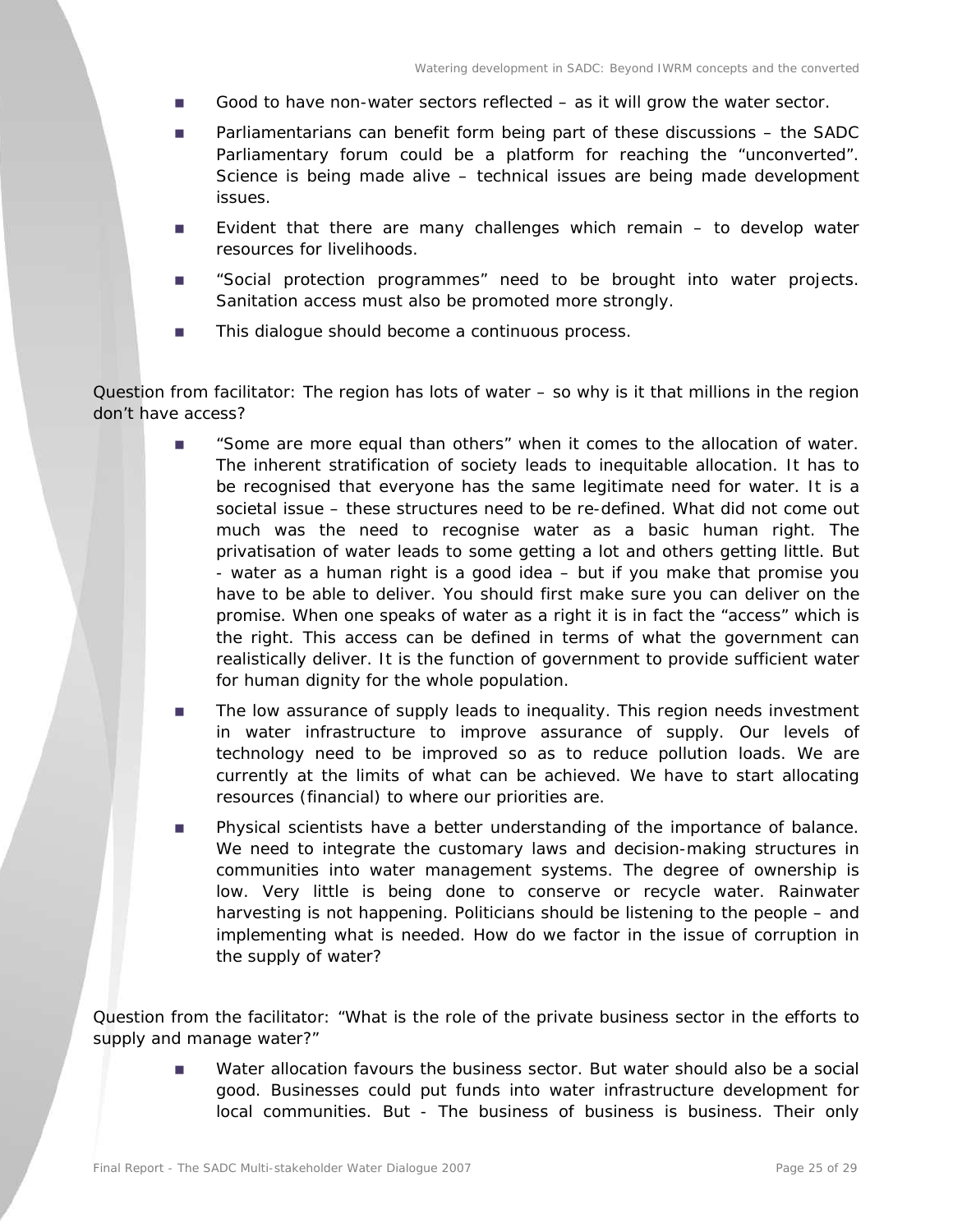responsibility is to maximise shareholder value. Private sector operates on demand. Private sector operates on need.

- With water we need government intervention the market cannot be left to its own devices. Corporate responsibility needs to be legislated. Government solicits investments in a country – so also has a responsibly to protect the resource as well as the local population. Businesses that use water should be charged an appropriate amount for the water they use. Where companies pollute heavily it should be viewed as a failure of government.
- **Innovative solutions are developing industry using more dirty water and** saving on the clean. Some businesses do operate on ethical lines – we need to establish mechanisms to make sure that companies don't externalise costs.
- It is important to have parliamentarians here. It would be good to hear form them how they can assist. Response: Parliamentarians need capacity building – they need to learn about the resource, its management and associated issues. They don't know everything.
- **If government has budget roll-overs unallocated amounts of money which** they can spend due to capacity constraints, then they should give this to the private sector or to NGOs to provide water services.

#### *Round-up from panel:*

- We should plan water use on a regional basis. Cooperation over the water resources of the region is necessary in the long run. In a shared watercourse our actions are linked. We thus need a platform to reach agreement.
- **Each one of us here have a role to play in water management. We need to** provide hope for a better future. Need to ensure mutual respect to promote cooperation.
- Civil society should look at ways that they can work with parliamentarians to promote delivery. They can help with the implementation of protocols etc. Don't loose faith in politicians. Keep them involved as they do represent the people.
- **The transboundary water issues need to be looked at in more depth. There are** many successes in the region around water management – but we need mechanisms to share these experiences.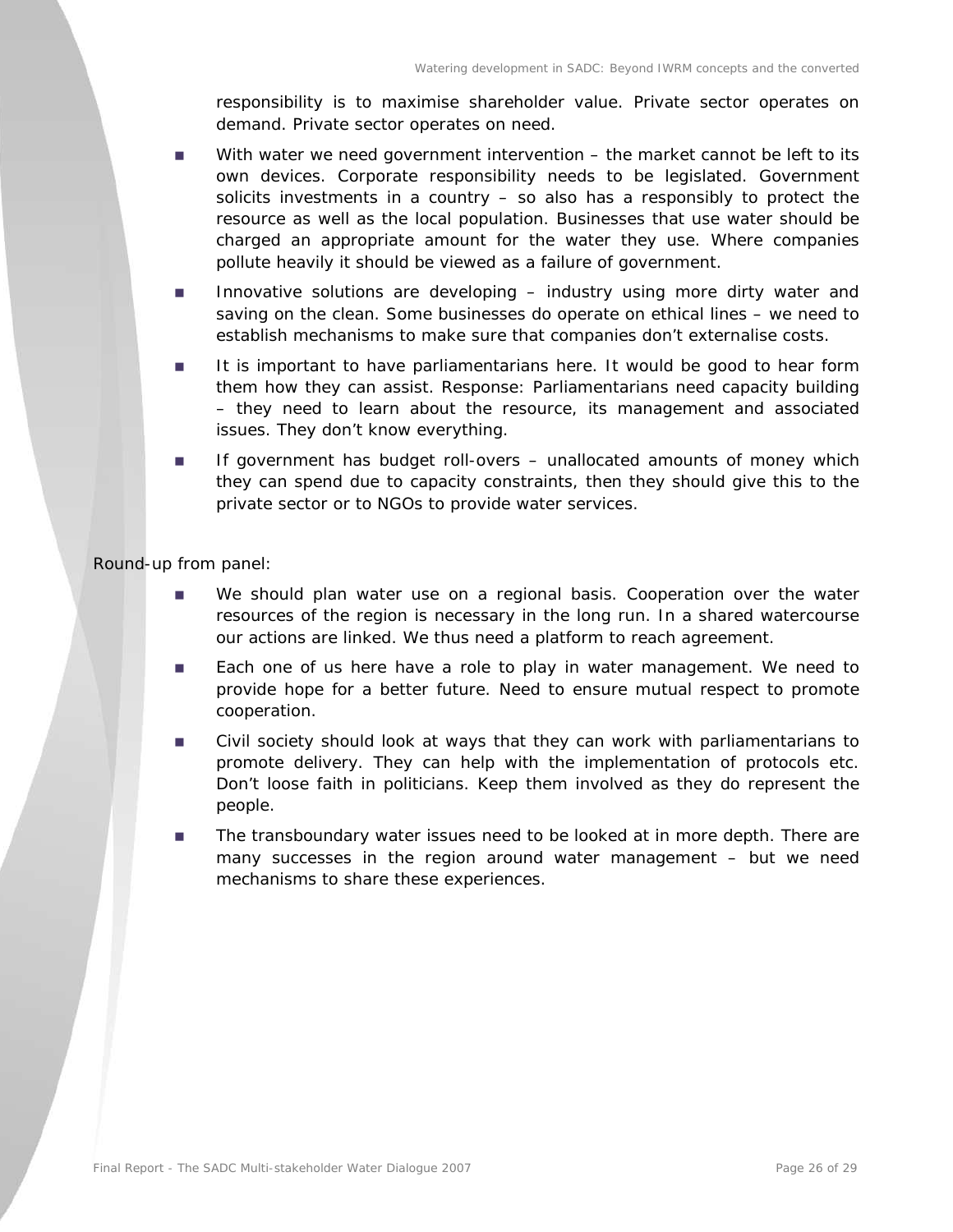# 7. CLOSING SESSION

# **7.1. Summary of Proceedings and Way Forward**

#### *Phera Ramoeli (SADC)*

- $\blacksquare$  Access broadly defined:
	- Ensure the benefits of water resources development reach those in need,
	- Include gender considerations in management institutions;
	- Improve capacity building and communication for marginalised groups break the barriers of containment
- Inter-sectoral approach to implementation
	- We have moved away from debating/discussing IWRM to implementation,
	- This requires that the water-sector engages with others not waiting for them to invite us;
	- Water should play a role in regional economic development through contributions to sectors like energy and transport e.g. Zambezi.
- Wealth creation
	- Need broad-based wealth creation for development, with mechanisms to promote equity – maximising "jobs per drop",
	- We need to listen to the communities as to how wealth can be created;
	- Try to source local funding for water infrastructure development.
- HIV/AIDS
	- It would seem that we don't understand it and thus don't take it seriously. There are a range of interactions between HIV/AIDS and water management
	- When policy is being developed the question has to be asked how it will limit or reduce HIV infections.
- Role of Science
	- We need to base water management decisions on good science,
	- Science in the service of society has to be relevant to local challenges;
	- The region needs to move towards its own IWRM agenda incorporating the need for development as well as social issues.
- **Transboundary Issues** 
	- The management processes on transboundary rivers are long term and a big-picture view needs to be taken when assessing their impacts – i.e. creation of enabling environment,
	- A two-pronged approach needs to be taken to undertake initiatives that assist communities on the ground;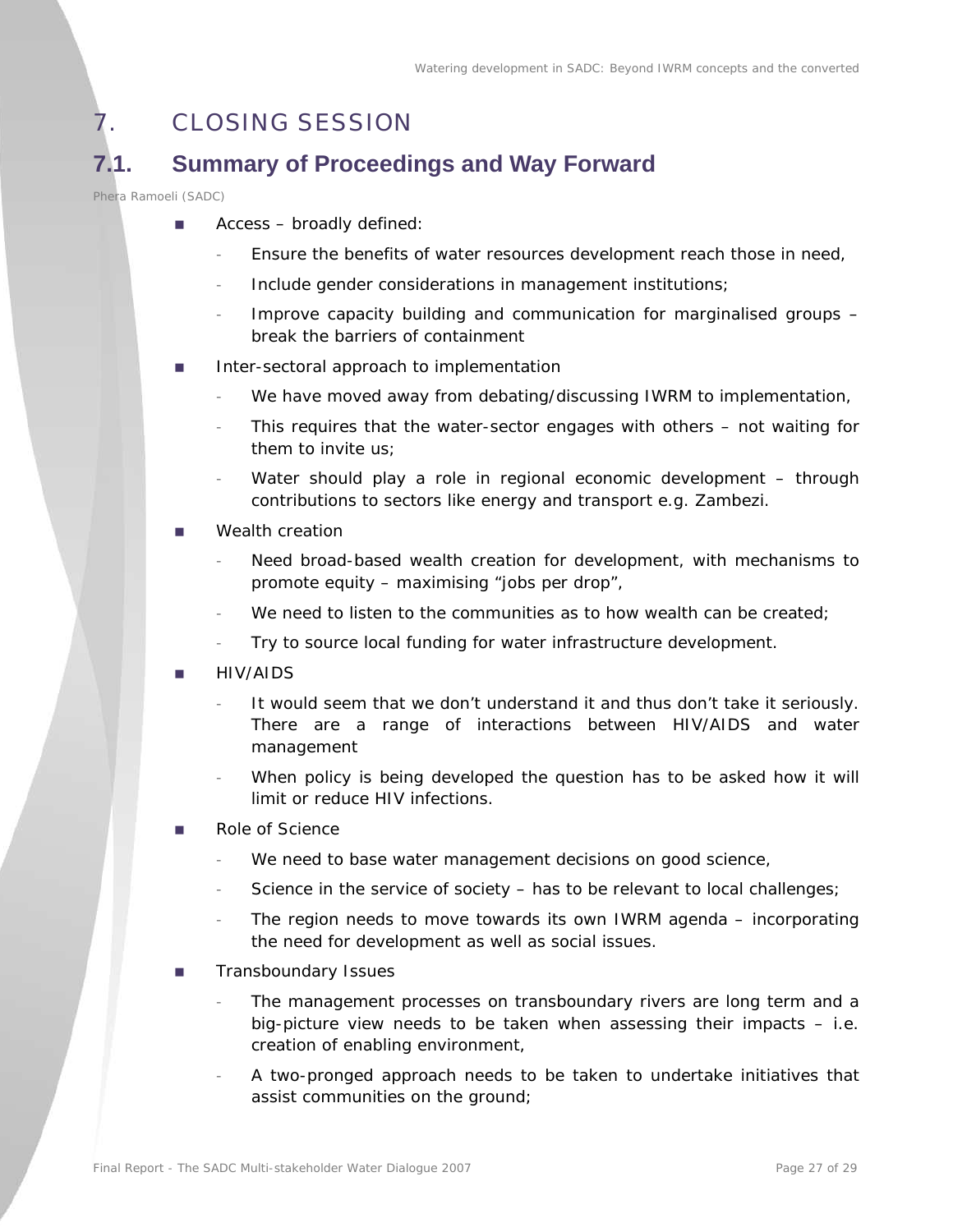- Governments are the custodians of the "will of people", with trust placed in them and thus steer transboundary processes;
- However a range of other stakeholders need to be involved through representation in groups (collectives).
- Climatic change and variability
	- As a sector we need to develop a position and strategies on climate change – as we shall be expected to develop mitigatory and adaptation strategies in cooperation with other sectors,
	- Climatic information should be made accessible to the community members who rely on it;
	- We need to put effort into the generation of hydrological and meteorological data as the present levels of this are low.
- Way Forward
	- "Each one, reach one" we will take the ideas from the dialogue and share with people and institutions in relevant sectors – that's the way to link RSAP with RISDP,
	- Will repackage the presentations and ideas/information from this dialogue and disseminate widely – include dissemination of report;
	- Will use the lessons from this to inform the 2008 SADC Multi-stakeholder Dialogue.

### *7.1.1. Vote of Thanks from the SADC WRTC*

#### *Mr Reginald Tekateka (DWAF)*

This meeting takes place 2 weeks before the next AMCOW meeting in Congo. The theme is broadly similar to the theme of this SADC workshop. This indicates that we are aware of the challenges facing us in the water sector in Africa. The AU has given AMCOW recognition as a specialist technical committee, thus raising the voice of water in Africa. One of the actions is a formation of a multi-stakeholder forum under the auspices of AMCOW, including – INBO, GWP, ANEW and African research capacity.

The WRTC emphasised the need for research and science. It is recognised that a lot is going on – but that a lot of it is not responding to the challenges in the region. It is hoped by WRTC that this dialogue becomes an annual event. Thanks to Danida for sponsoring this event and a request extended to them to continue to do so. Thanks to GWP-SA for putting the programme together. Thanks to the SADC for being the custodian of the process. Thanks to Mozambique for hosting this event. Thanks to those from outside of the water sector for attending. It is important that decision-makers such as parliamentarians continue to participate in such events.

### *7.1.2. Closing Speech on Behalf of Mozambique*

#### *Patricio Jose (Mozambique CWP)*

SADC is on a solid footing for the management of water resources in the region. We hereby extend a vote of thanks to the multisectoral partners present. This was a good opportunity for us to discuss the theoretical and practical aspects of IWRM. The trust that needs to be built is not just between government and civil society but also with the private sector and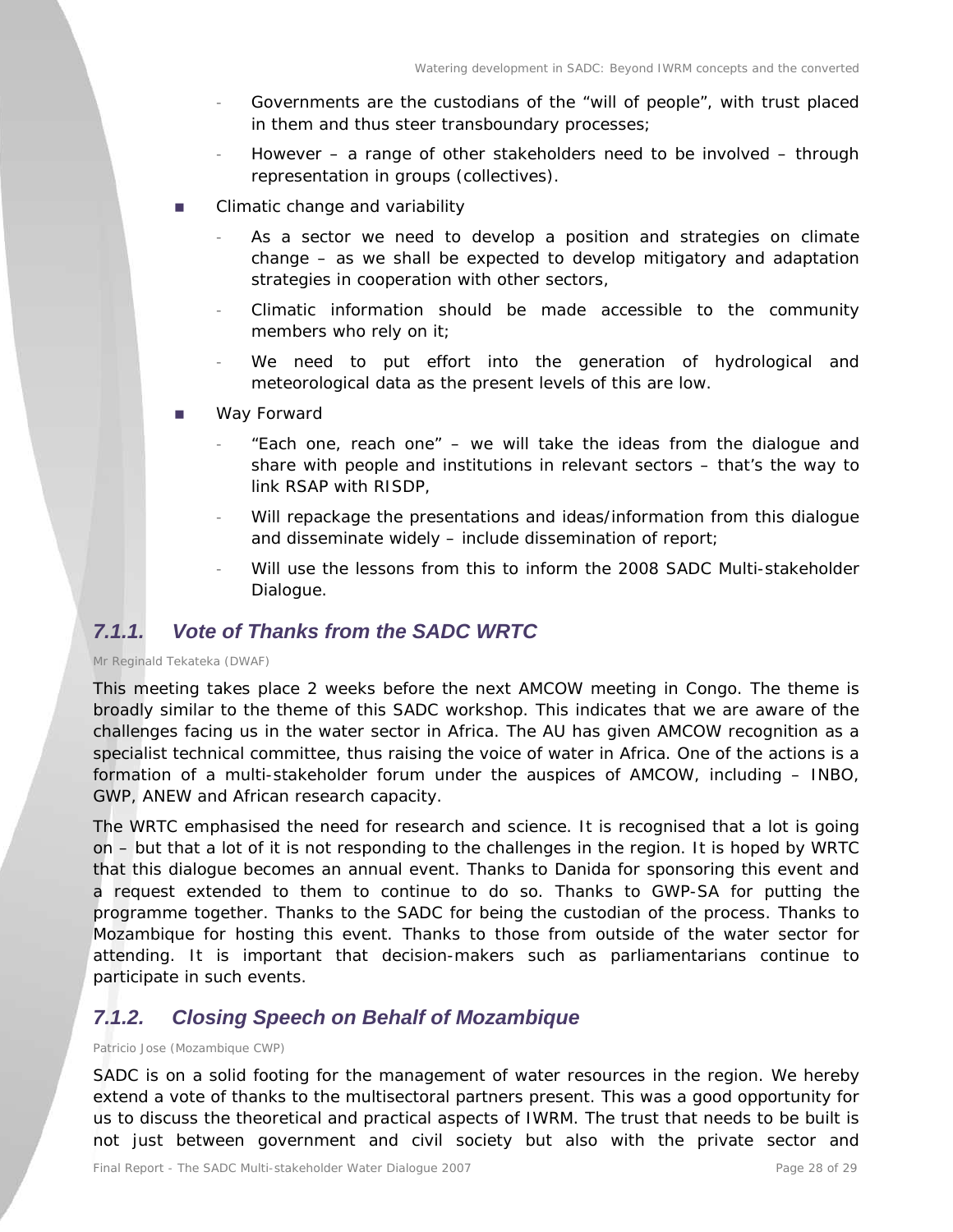international cooperating partners - also with different sectors. We have spoken about our past, present as well as our future situation with respect to water resources. We face common threats to individual as well as collective survival. The GWP and the Mozambican Partnership has played a prominent role in promoting knowledge on water issues. When we return home we need to continue to spread this message. Safe travels back home, carrying back the camaraderie of the nation of Mozambique. An invitation is extended to spend the weekend here!